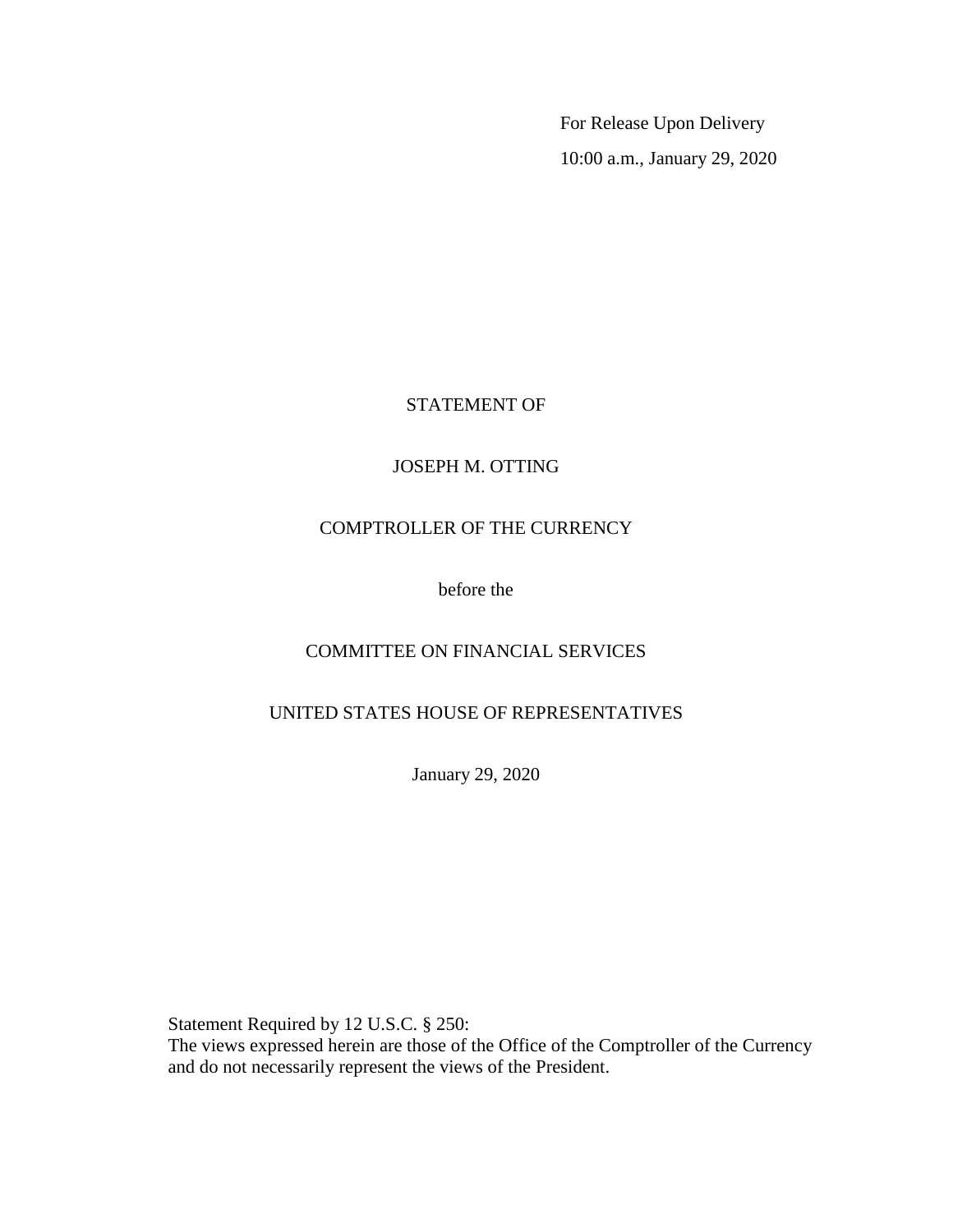Chairwoman Waters, Ranking Member McHenry, and members of the Committee, thank you for this opportunity to update the Committee on several activities underway at the Office of the Comptroller of the Currency (OCC). As requested, my testimony includes a discussion of the OCC and the Federal Deposit Insurance Corporation (FDIC) proposal to strengthen and modernize the Community Reinvestment Act (CRA) regulatory framework, the condition of the federal banking system, our supervision of regulated entities and the risks they face, our diversity efforts, incentive-based executive compensation policies for regulated entities, and our agencies' priorities, including efforts to enhance compliance with the Bank Secrecy Act (BSA) and antimoney laundering (AML) regulations and our efforts to support responsible innovation in the federal banking system.

### *Strengthening and Modernizing Community Reinvestment Act Regulations*

On December 12, 2019, the OCC and the FDIC jointly issued a proposal to strengthen and modernize CRA regulations.<sup>[1](#page-1-0)</sup> The proposed rule—as published in the *Federal Register* on January 9, [2](#page-1-1)020<sup>2</sup>—would apply to all national banks, state banks that are not members of the Federal Reserve System, and federal and state savings associations. The banks regulated by the OCC and FDIC conduct upwards of 85 percent of all CRA activity in the country. The OCC worked closely with the Federal Reserve and FDIC for months leading up to the proposal and the proposal incorporates ideas from all three agencies. However, the Federal Reserve opted not to join this notice of proposed rulemaking.

As staff have worked to develop a proposed rule in accordance with the Administrative Procedures Act, we have relied upon a large body of work conducted over nearly a decade that has identified opportunities to improve CRA regulations. The team considered hearings

<span id="page-1-0"></span><sup>&</sup>lt;sup>1</sup> See https://occ.gov/news-issuances/news-releases/2019/nr-ia-2019-147.html.

<span id="page-1-1"></span><sup>&</sup>lt;sup>2</sup> See https://www.federalregister.gov/documents/2020/01/09/2019-27940/community-reinvestment-act-regulations.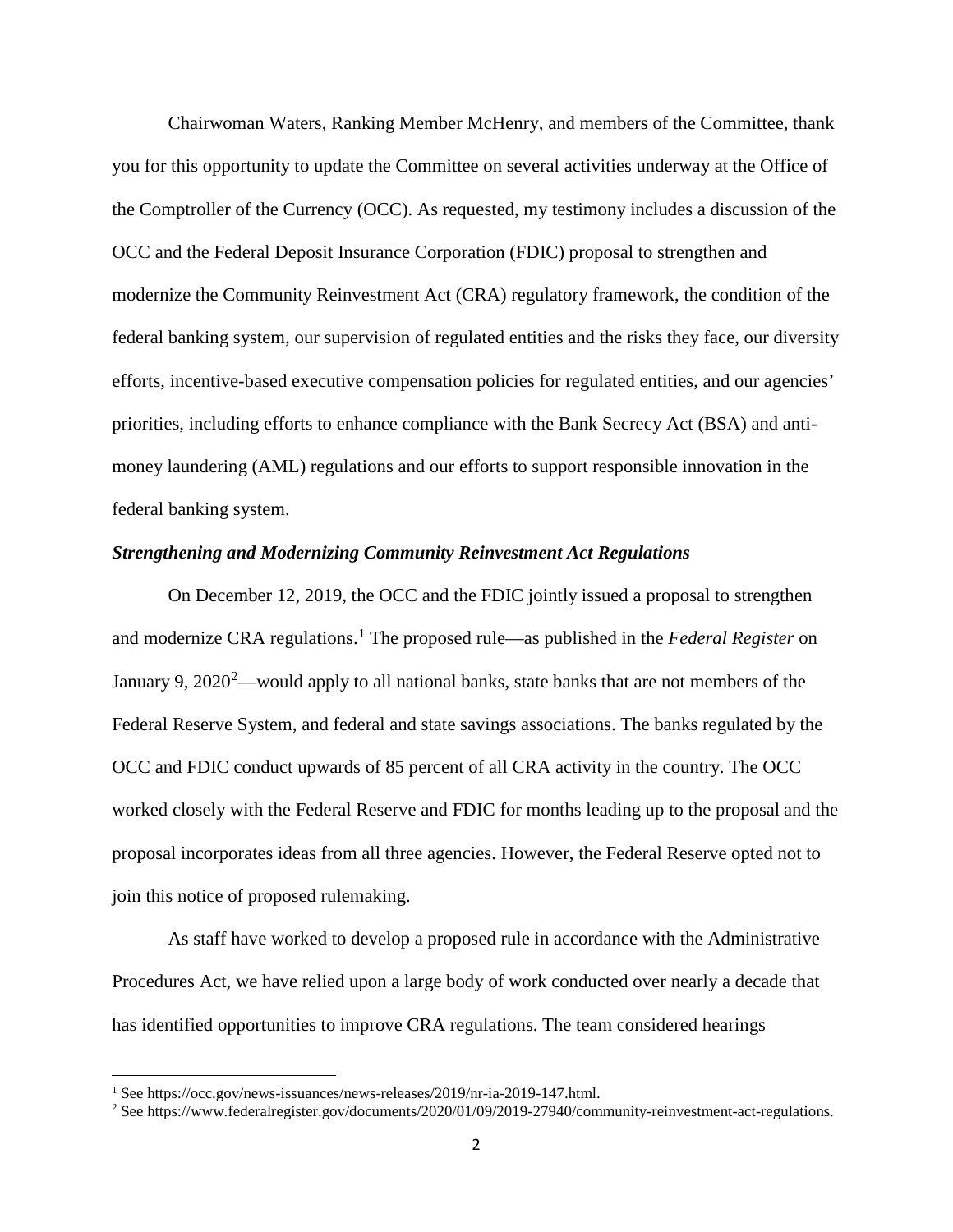conducted by the three federal banking agencies in  $2010<sup>3</sup>$  $2010<sup>3</sup>$  $2010<sup>3</sup>$  recommendations that the agencies reported to Congress in 2017<sup>[4](#page-2-1)</sup> following a three-year review of regulations as well as recommendations published by Treasury<sup>[5](#page-2-2)</sup> and feedback gathered by the Federal Reserve.<sup>[6](#page-2-3)</sup>

Development of the proposal also was informed by approximately 1,500 comments responding to the OCC's Advanced Notice of Proposed Rulemaking (ANPR) published in August 2018<sup>[7](#page-2-4)</sup> and extensive outreach conducted by the agency over the last 18 months. The interagency rulemaking process for CRA provides extensive and ample opportunity for all stakeholders to learn about the proposal, provide comments, voice their concerns, and have their interests heard. Our outreach has included meetings and conversations with thousands of stakeholders of all kinds, including community advocates and civil rights organizations, and

(https://www.ffiec.gov/pdf/2017\_FFIEC\_EGRPRA\_Joint-Report\_to\_Congress.pdf).

 $\overline{a}$ 

<span id="page-2-0"></span><sup>&</sup>lt;sup>3</sup> "CRA Public Hearings Held Summer 2010." The Federal Financial Institutions Examination Council. July-August 2010 (https://www.ffiec.gov/cra/hearings.htm).

<span id="page-2-1"></span><sup>4</sup> *Joint Report to Congress*. The Federal Financial Institutions Examination Council. March 2017

<span id="page-2-2"></span><sup>5</sup> "Memorandum: Community Reinvestment Act—Findings and Recommendations." U.S. Department of the Treasury. April 3, 2018 (https://home.treasury.gov/sites/default/files/2018-04/4-3-18%20CRA%20memo.pdf)

<span id="page-2-3"></span><sup>6</sup> Perspectives from Main Street: Stakeholder Feedback on Modernizing the Community Reinvestment Act. Board of Governors of the Federal Reserve System. June 2019.

<sup>(</sup>https://www.federalreserve.gov/publications/files/stakeholder-feedback-on-modernizing-the-communityreinvestment-act-201906.pdf).

<span id="page-2-4"></span><sup>7</sup> See OCC News Release 2018–87 (August 28, 2018); 83 FR 45053 (September 5, 2018). Summaries of these meetings, as well as all comments received on the ANPR, are available at Docket OCC-2018-0008

https://www.regulations.gov/docketBrowser?rpp=50&so=DESC&sb=postedDate&po=0&dct=PS&D=OCC-2018- 0008.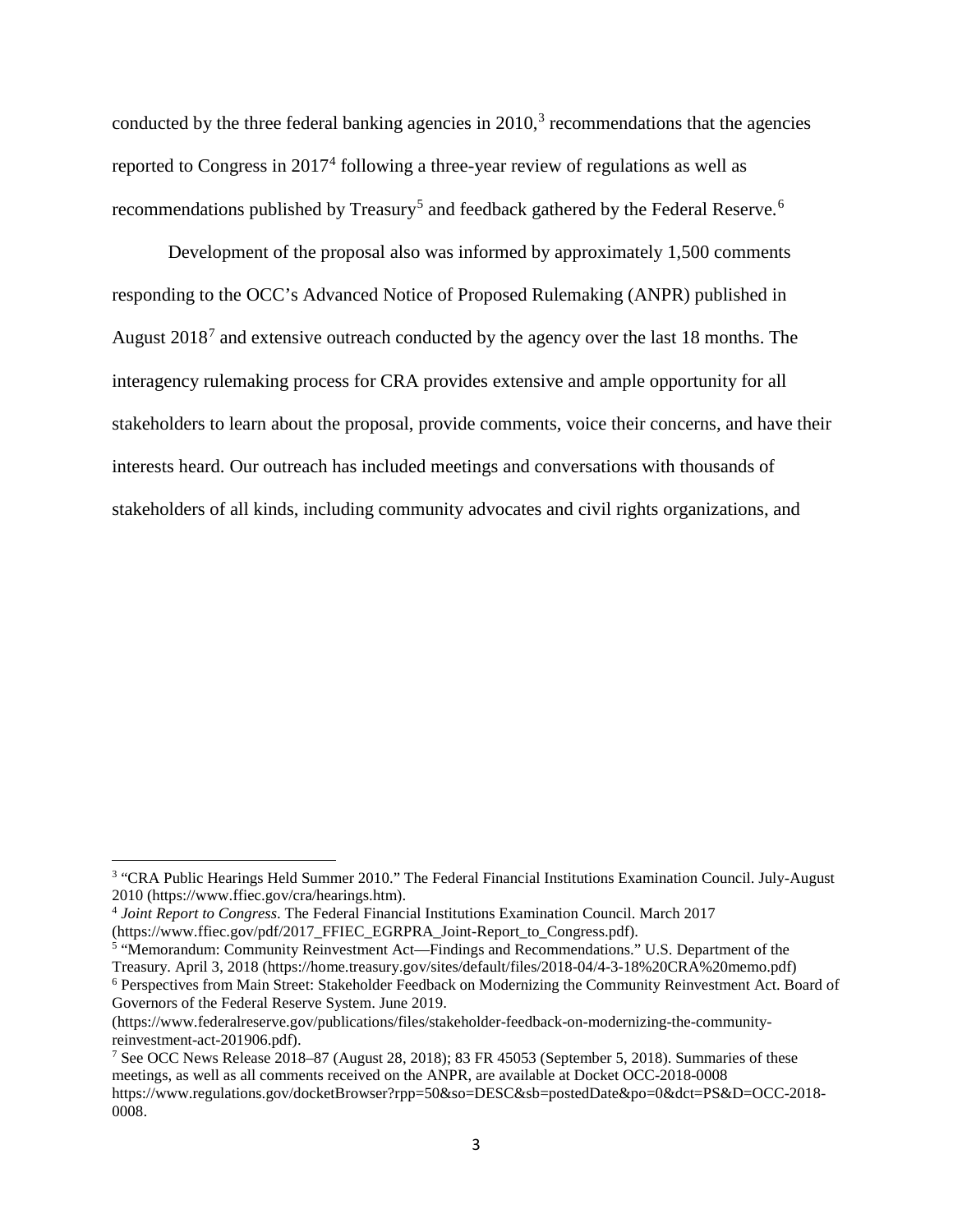personal visits with a range of stakeholders in Atlanta,  $8$  Baltimore,  $9$  Los Angeles,  $10$  New York,  $11$ Washington D.C., $^{12}$  $^{12}$  $^{12}$  and New Mexico.<sup>[13](#page-3-5)</sup>

The preponderance of feedback from all of those sources clearly supports modernizing the CRA rules. In fact, of the ANPR commenters who addressed the following issues (1) 94 percent stated that the current CRA framework lacks objectivity, transparency, and fairness; (2) 98 percent stated CRA is applied inconsistently; (3) 88 percent said it is hard to understand.

I am a strong supporter of the CRA and believe in its ability to revitalize communities. During my 35 years as a banker, I have personally worked to implement CRA programs alongside community members to meet their needs and drive investment and lending into areas that need it most. I have also seen opportunities to make CRA regulations work better for everyone. I believe we can make CRA regulations stronger by making four basic, but important, changes to the regulations.

First, the proposal would clarify what counts for CRA credit by articulating clear standards and requiring the agencies to publish an illustrative list of qualifying activities. Second, it would update how banks define their assessment areas by retaining areas surrounding branches

 $\overline{\phantom{a}}$ 

<span id="page-3-0"></span><sup>&</sup>lt;sup>8</sup> "Comptroller of the Currency Tours Atlanta Areas Where the Community Reinvestment Act Has Benefitted the Community and Where More Can Be Done." News Release 2019-88. August 9, 2019 (https://occ.gov/newsissuances/news-releases/2019/nr-occ-2019-88.html).

<span id="page-3-1"></span><sup>9</sup> "Comptroller of the Currency Visits Baltimore Affordable Housing Event." News Release 2019-90. August 14, 2019 (https://occ.gov/news-issuances/news-releases/2019/nr-occ-2019-90.html).

<span id="page-3-2"></span><sup>&</sup>lt;sup>10</sup> "Comptroller of the Currency Visits Compton, California, to Discuss How to Increase Community Reinvestment." News release 2019-104. September 9, 2019 (https://occ.gov/news-issuances/news-releases/2019/nr-occ-2019- 104.html).

<span id="page-3-3"></span><sup>&</sup>lt;sup>11</sup> "Comptroller of the Currency Visits New York Neighborhoods Supported by the Community Reinvestment Act, Discusses Opportunities to Do More." News Release 2019-95. August 21, 2019 (https://occ.gov/newsissuances/news-releases/2019/nr-occ-2019-95.html).

<span id="page-3-4"></span><sup>&</sup>lt;sup>12</sup> "Comptroller of the Currency Visits Areas of Washington, D.C., to Discuss Community Reinvestment Success and Opportunities." News Release 2019-93. August 19, 2019 (https://occ.gov/news-issuances/newsreleases/2019/nr-occ-2019-93.html).

<span id="page-3-5"></span><sup>&</sup>lt;sup>13</sup> "Comptroller of the Currency Visits New Mexico Pueblos to Discuss Community Reinvestment Act and Bank Services." News Release 2019-100. August 28, 2019 (https://occ.gov/news-issuances/news-releases/2019/nr-occ-2019-100.html).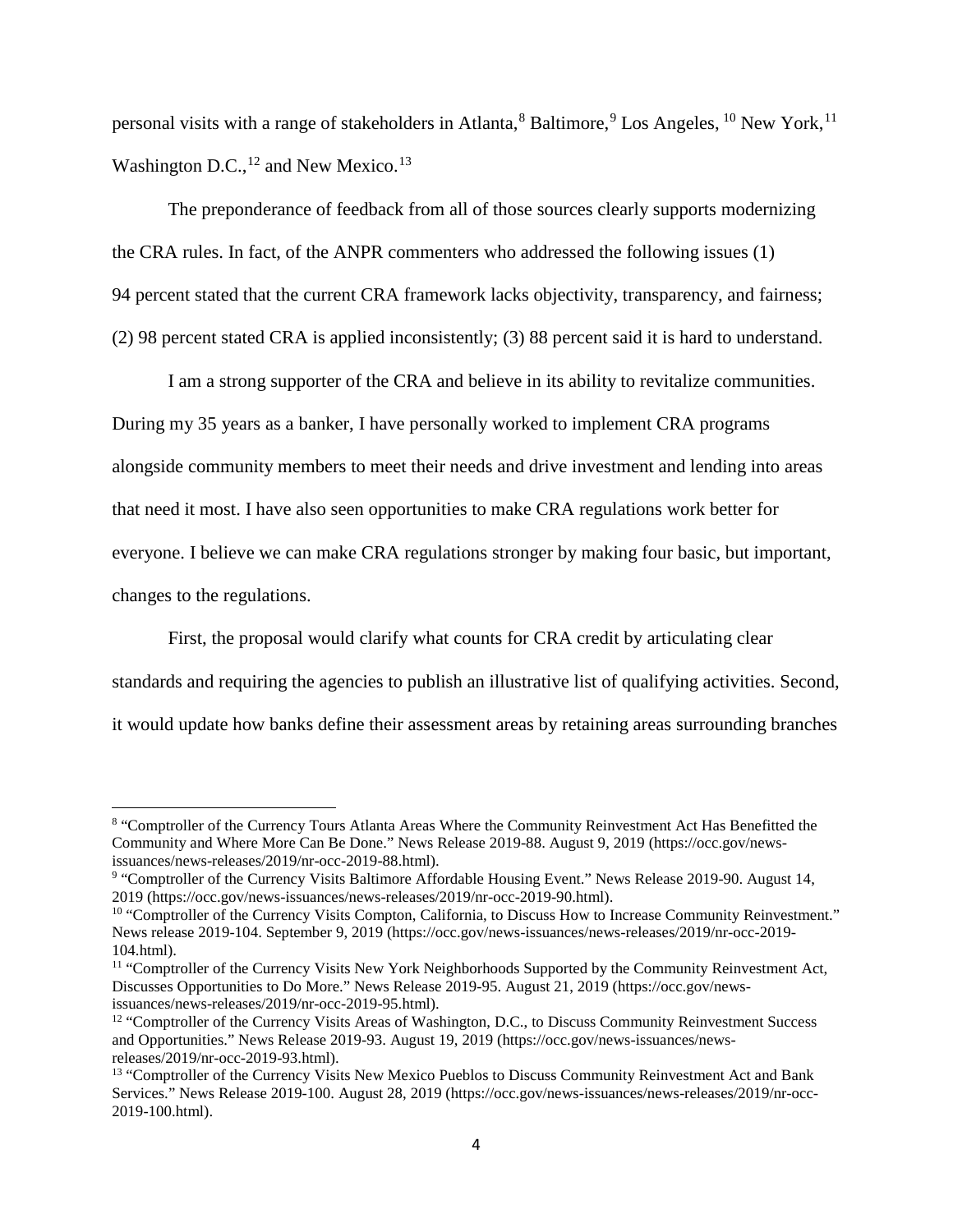and adding additional assessment areas where banks draw large amounts of their deposits. This would maintain the importance of branches in meeting community needs and capture banks with large scale activities outside their facility-based network. Third, the proposed rule would require examiners to evaluate CRA performance more objectively by assessing the distribution of retail lending as well as the impact of CRA activity. It would assess what portion (number of units) of a bank's retail lending is targeted to low- and moderate-income (LMI) individuals and LMI areas as well evaluate the impact of a bank's CRA-qualifying activities by comparing the dollar value of a bank's CRA-qualifying activity with its retail domestic deposits in each assessment area and at the overall bank level. Fourth, the proposal would improve the transparency and timeliness of reporting. Better reporting for banks subject to the new evaluation method would allow stakeholders and bankers to gauge CRA performance throughout the evaluation cycle, speed up regulatory decision making, and reduce the time necessary to produce Performance Evaluations at the conclusion of CRA examinations.

These changes would help achieve specific benefits and relief that stakeholders have expressed are important, such as:

• Removing uncertainty that discourages investment—Subjectivity and lack of transparency leave bankers and stakeholders guessing what qualifies for CRA credit and how much credit they will receive. This limits innovation and restricts the flow of capital to underserved areas. The proposal would fix this problem in part by adopting clear criteria, publishing an illustrative list of qualifying activities, and establishing a clear process for confirming that activities are qualifying and adding the activities to that list.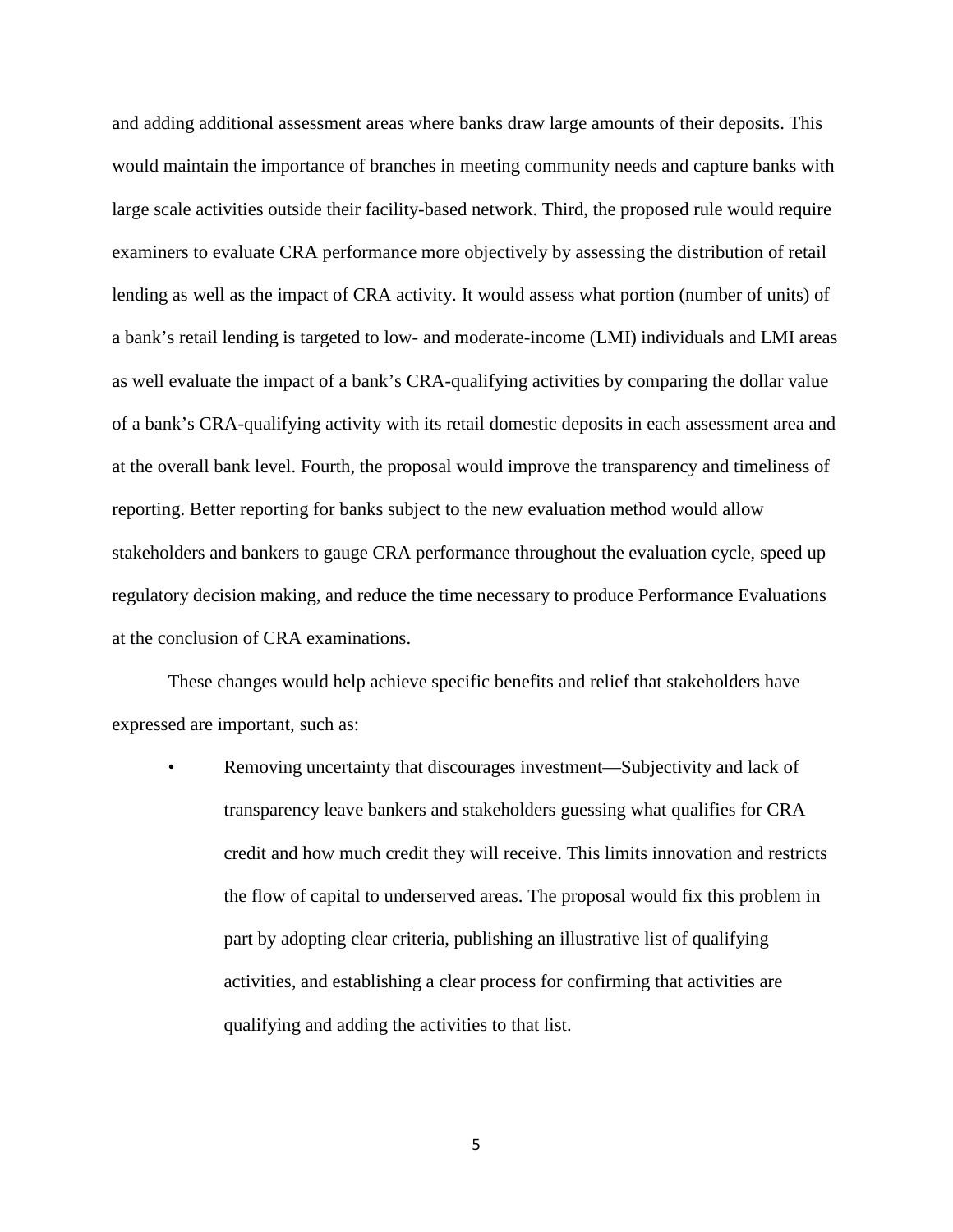- Aligning incentives to focus on LMI borrowers—Current rules allow banks to receive credit for retail loans to wealthy borrowers in LMI areas, which can contribute to displacement and harmful gentrification. The proposal refocuses CRA credit on LMI borrowers by closing this loophole.
- Reducing CRA deserts—Current rules neglect rural needs and those of Indian country by focusing CRA evaluations on urban areas where branches are concentrated. The proposal would address this concern by clarifying that banks can receive credit outside their assessment areas and what specific activities serving rural and underserved areas would qualify for CRA credit. Requiring banks to designate additional assessment areas where they take large amounts of deposits also helps serve areas beyond the facility-based assessment areas.
- Shortening gaps between performance evaluations and publication—Today's process results in performance evaluations that can be more than 1,000 pages long and take months or years to produce. More objective measures and standardized reporting would alleviate this problem.
- Refocusing on long-term activity—Today's approach generally credits activity *initiated* within an evaluation period. The proposed rule instead would look at the sustained commitment of a bank to meet the credit needs within its communities and reward long-term investment that can help make more meaningful and lasting change.
- Supporting America's small farms and small businesses—The eligible size for loans to receive CRA credit has not been updated in 25 years. Raising the eligible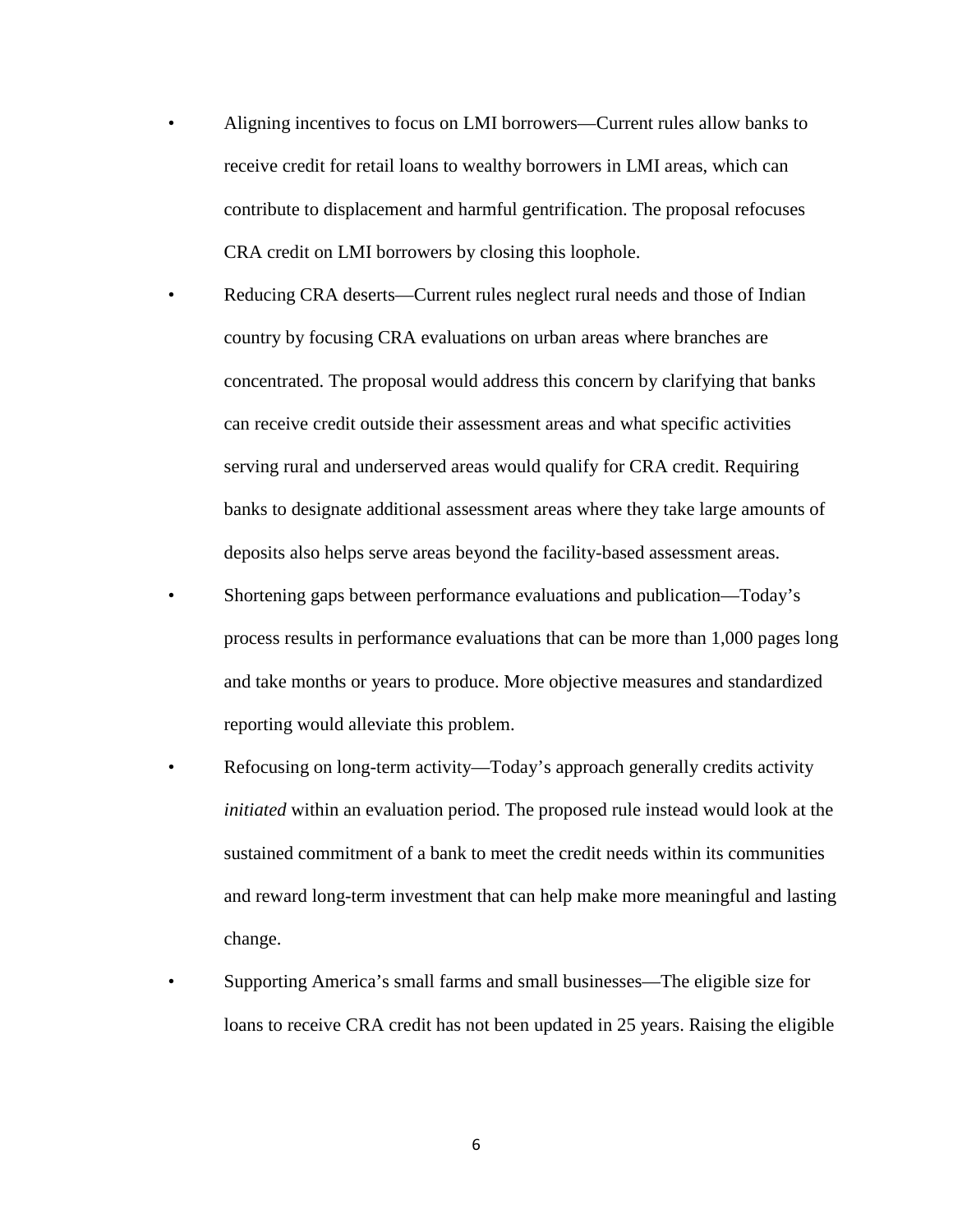size would help create more jobs and economic opportunity and better support America's small farms and small business.

• Accommodating different bank sizes and business models—The proposal would provide an opt-in for small banks with less than \$500 million in total assets to choose whether to be evaluated under existing performance standards or the revised framework based on their unique business model.

While I believe the proposal would make important strides to improve CRA regulations, it can still be improved by the thoughtful comments of stakeholders. Public comment is an important part of the rulemaking process and works best when comments are informed by the actual proposal rather than misperceptions. The following are examples of misperceptions in the public discourse that I would like to clarify.

The first and most grievous misperception is that the proposal somehow legalizes redlining and would reduce banks' accountability for serving their communities. The proposal actually would make evaluation more objective and transparent and thereby hold banks more accountable for services delivered to their communities. The OCC will continue to have authority under fair lending  $laws<sup>14</sup>$  $laws<sup>14</sup>$  $laws<sup>14</sup>$  and will continue to conduct regular fair lending examinations of supervised institutions under that authority, separately from CRA, to fight illegal discrimination and redlining. Nothing in modernizing CRA regulations encourages or legalizes redlining. Nothing in the proposed rule limits agency authority to examine for compliance with and enforce fair lending laws.

Another misperception involves claims that the proposal would rely on a single metric to determine a bank's CRA rating. The proposal would require examiners to consider a retail

<span id="page-6-0"></span><sup>14</sup> See the Equal Credit Opportunity Act, 15 U.S.C. !691 *et seq.,* and the Fair Housing Act, 42 U.S.C. 3601 *et seq*.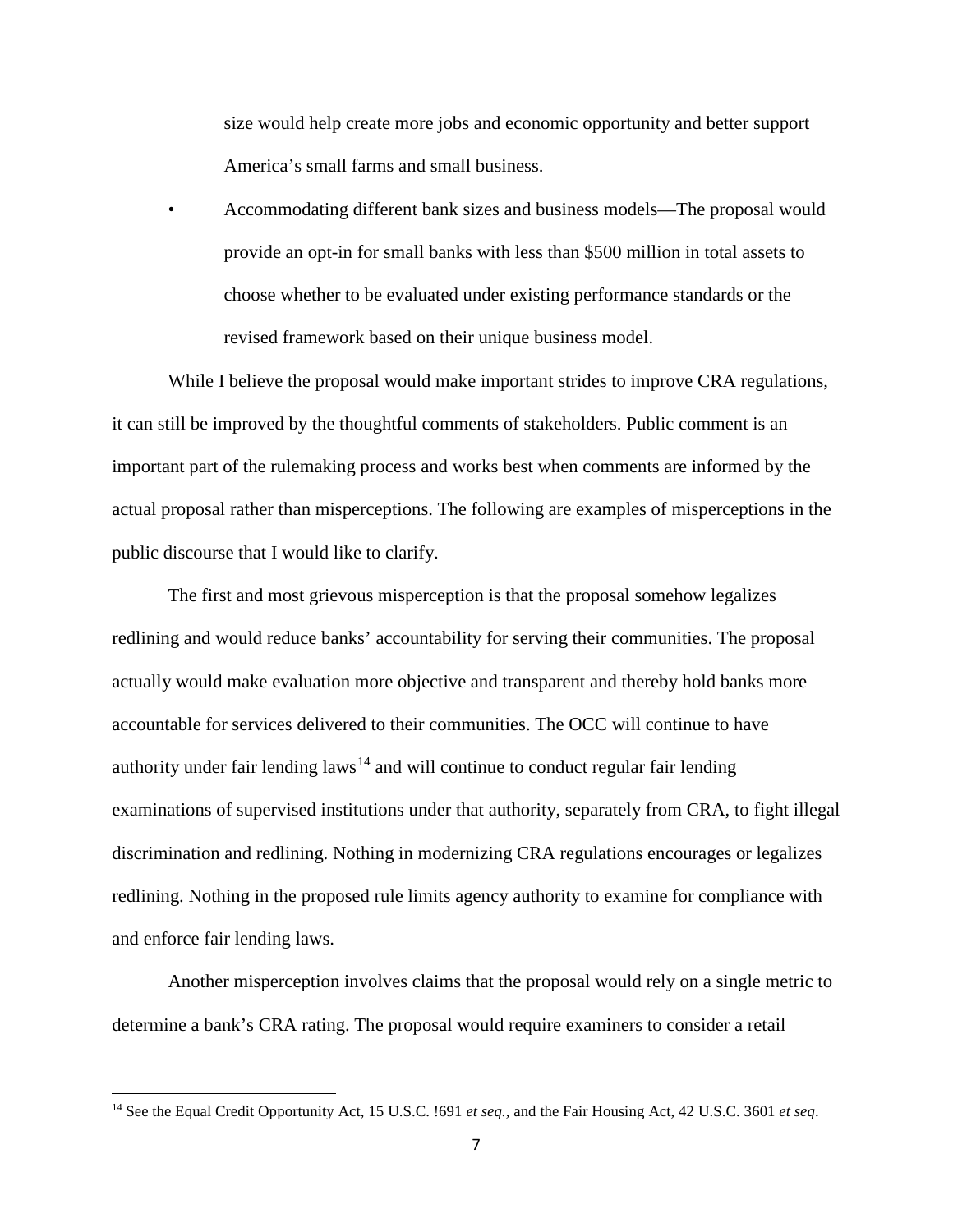lending test, virtually identical to that recently described by Federal Reserve Governor Brainard.<sup>[15](#page-7-0)</sup> In addition, examiners would evaluate the impact of a bank's CRA activity by measuring the dollar value of that activity in each assessment area and at the overall bank level. *Then*, examiners would be required to apply their judgment in considering performance context to assign a final rating. For any reasonably sized bank, that involves hundreds of measures, and for larger banks it involves thousands. The proposed rule is structured to provide a series of checks and balances against weaknesses or abuses that may occur if only one aspect of the rule were considered. For instance, focusing only on the number and distribution of retail loans, as with Governor Brainard's approach, would allow a bank to reduce the actual value of these loans made in an area as long as they were distributed in an acceptable manner. Measuring dollars as well mitigates that concern. Conversely, measuring the distribution of loans limits a bank from satisfying all of its CRA obligations with a single large check. Requiring examiners to apply their expert judgment and consider performance contexts acts as an additional check to ensure CRA performance is evaluated qualitatively as well as quantitatively.

Yet another misperception suggests that the proposal strays too far from the statute and loses its focus on low- and moderate-income people and neighborhoods. On the contrary, the list of approved activities are more true to the statute's original intent and refocuses on LMI individuals by closing harmful loopholes that exist today. The proposal would stop the CRA credit banks receive today for loans to wealthy borrowers who buy homes in LMI areas. In closing this loophole, the proposal responds to specific feedback to reduced incentives that contribute to displacement and harmful gentrification. The proposal would also end incentives for banks to buy and sell the same pool of loans over and over without adding one new dollar to

<span id="page-7-0"></span><sup>15</sup> See https://www.federalreserve.gov/newsevents/speech/brainard20200108a.htm.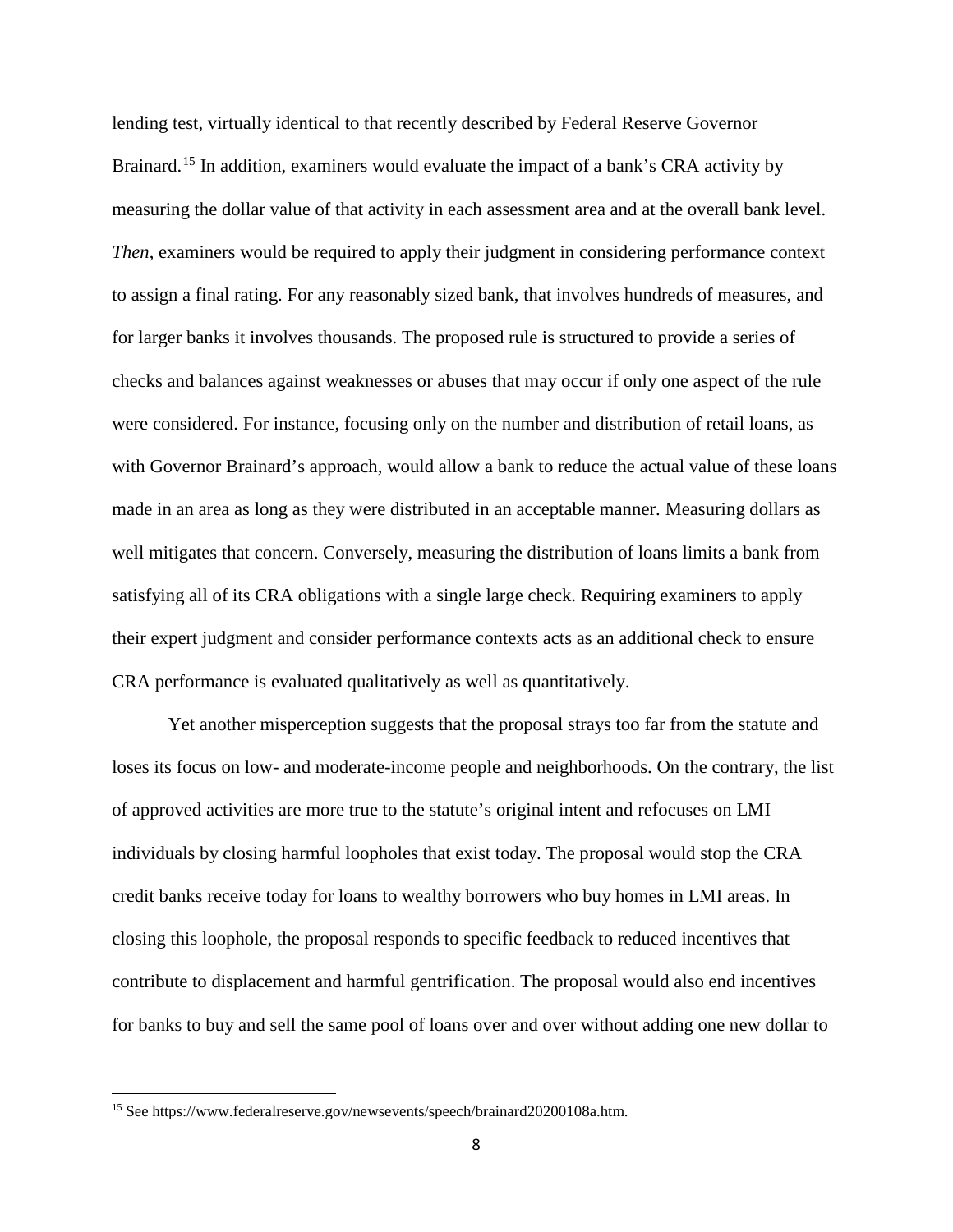the community as they do today. These are two important ways that the activities being considered in the proposal help refocus CRA activity on LMI people and areas.

Another misperception is the proposal eliminates the importance of branches. Instead, the proposal *maintains* the branch's central role in CRA assessment areas and provides specific credit to banks for maintaining branches in LMI areas and in other areas of need. Today, a reasonably sized bank may have dozens or even hundreds of assessment areas around its branches, deposit-taking ATMs, and headquarters. But, banks only receive a full-scope CRA exam in a fraction of those areas. A review of any midsize or large bank CRA Performance Evaluation will confirm this practice today. Under the proposal, banks would receive the same evaluation in every assessment area. That increases the importance of branches and prevents the practices that exist today that would allow banks to load up on activities where it expects fullscope examinations and neglect areas that will not be examined as closely. In addition, the proposal would provide banks specific credit for maintaining branches in LMI areas and other areas of need.

One other misperception regarding the proposal is the idea that a bank could fail in as many as half of its assessment areas and still pass. The proposal sets no such threshold. Instead, the proposal states that a bank must have at least a satisfactory in a significant portion of assessment areas to get a satisfactory at the bank level and specifically asks for input on whether that threshold should be as high as 80 percent. We look forward to comments on this issue to help us determine a threshold and will revisit this issue after considering comments.

There is another misperception suggesting the proposal creates a new incentive by giving banks CRA credit for financing athletic facilities. In actuality, banks have received credit for financing athletic facilities, including professional sport stadiums, under the current CRA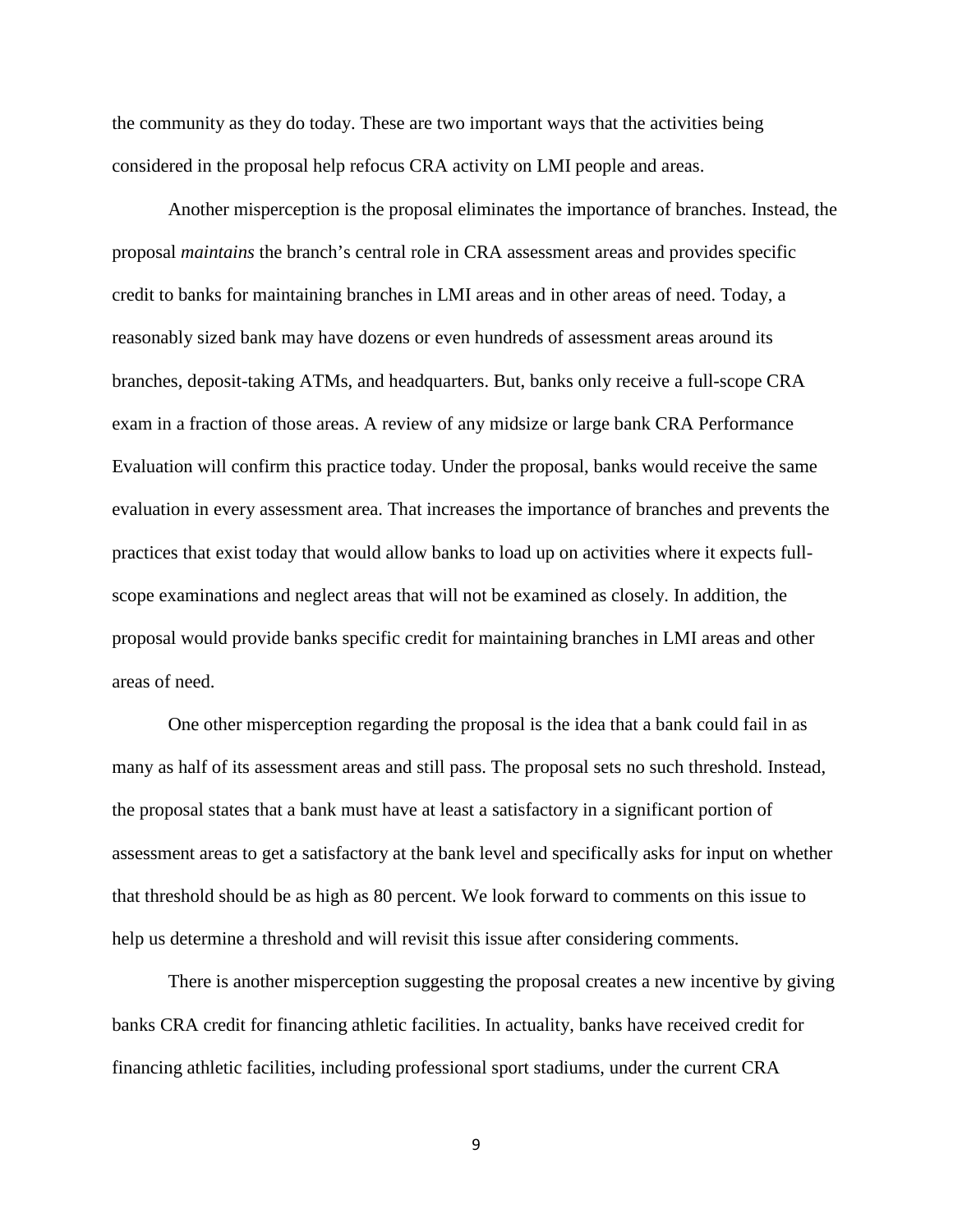framework for decades. A review of publicly accessible Performance Evaluations<sup>[16](#page-9-0)</sup> provides ample examples. Many of the examples involve community supporting repairs to local high school and municipal facilities that serve local communities. Some involve creative projects involving multiuse facilities or facilities that provide access to schools or colleges that primarily serve minority and LMI areas. The public reaction to including that item among the list of approved activities, however, demonstrates the value of the proposal's transparency. Under the current approach, such decisions would be made inconsistently and subjectively, but the proposal provides a transparent illustrative list of examples of qualifying activities that is available for all to review. Such transparency is healthy and part of the ongoing process of maintaining a list of pre-approved activities, and I welcome comment on all of the activities on the proposed list.

Another misperception suggests regulatory chaos will ensue if the three federal banking agencies fail to move in lock step. The reality is there are many examples where agencies act independently based on the needs of the institutions they oversee and the communities served by those institutions. Furthermore, the proposal would cover insured depository institutions regulated by the OCC and the FDIC that conduct 85 percent of all CRA activity. It is important to note CRA applies to the insured depository institution and not to its holding company.

Another harmful misperception that should be corrected is that the proposed rule would result in less CRA activity. Not true at all, but that misperception has been created by a handful of groups circulating faulty research,<sup>[17](#page-9-1)</sup> form letters,<sup>[18](#page-9-2)</sup> and encouraging local resolutions<sup>[19](#page-9-3)</sup> based upon these misperceptions. The faulty forecast, developed more than a year in advance of any

<span id="page-9-0"></span><sup>&</sup>lt;sup>16</sup> Published Performance Evaluations for OCC-regulated banks and thrifts are available online at https://apps.occ.gov/crasearch/default.aspx.

<span id="page-9-1"></span><sup>&</sup>lt;sup>17</sup> "NCRC Forecast: Weakening The Community Reinvestment Act Would Reduce Lending By Hundreds Of Billions Of Dollars." National Community Reinvestment Coalition. September 6, 2018 (https://ncrc.org/ncrcforecast-weakening-the-community-reinvestment-act-would-reduce-lending-by-hundreds-of-billions-of-dollars/). <sup>18</sup> See https://ncrc.org/treasurecra/.

<span id="page-9-3"></span><span id="page-9-2"></span><sup>19</sup> See https://ncrc.org/local-resolutions-one-tool-in-supporting-appropriate-cra-reform/.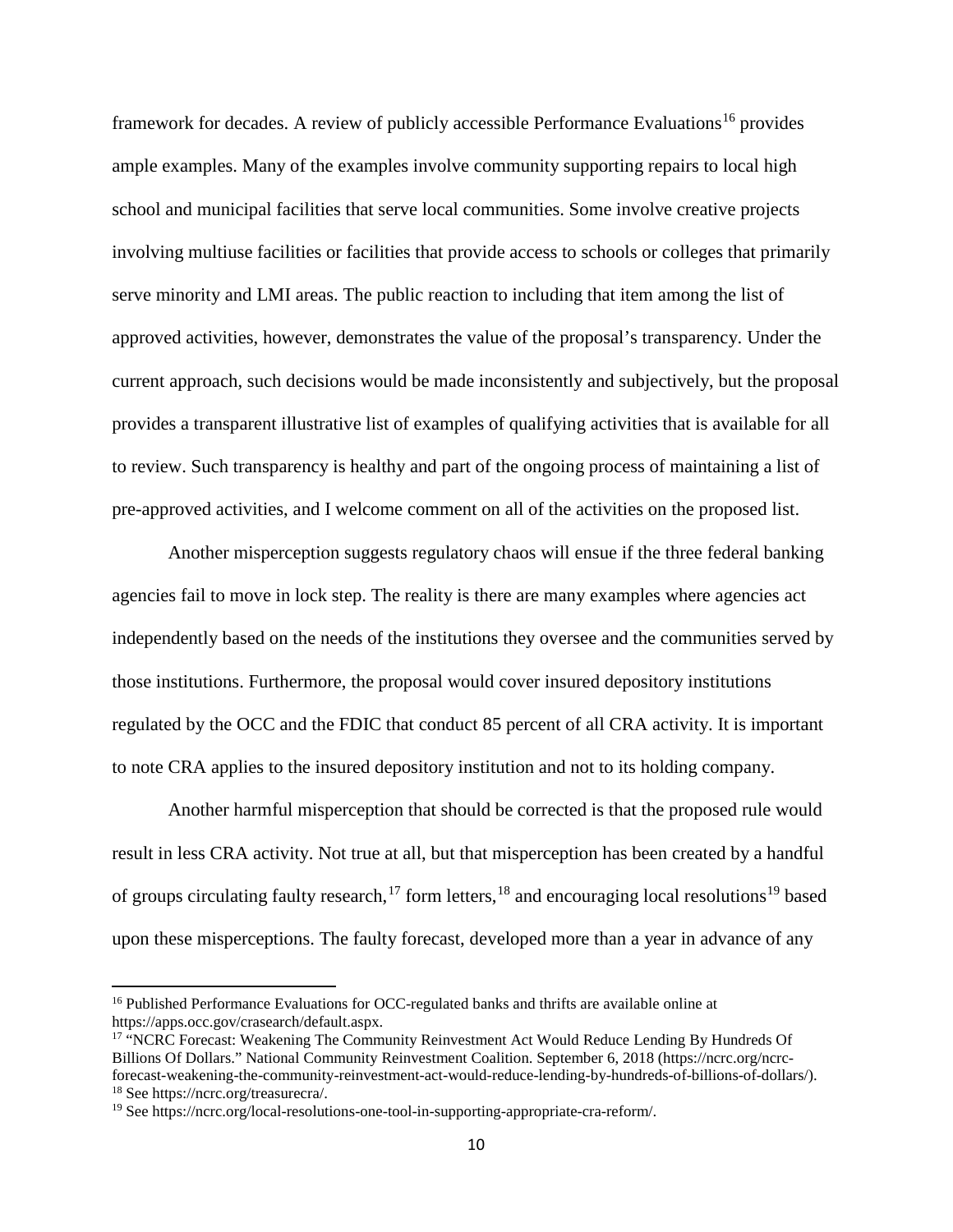actual agency proposal to amend the rules, is premised on a Philadelphia Federal Reserve Bank study published in June 2017 describing what *could* happen in Philadelphia if certain areas were made ineligible for CRA credit.<sup>[20](#page-10-0)</sup> The proposal, however, does not eliminate eligibility of any assessment areas. In fact, the proposal would create additional assessment areas where banks would be evaluated for CRA performance.

Another concern we have heard is that banks only have a limited number of CRA dollars to spend and broadening assessment areas and increasing lending to new needy areas, such as Native American reservations and distressed areas, will water down activity in existing areas by cutting pieces of the pie smaller and distributing them more widely. This worry assumes the size of the pie remains the same. Based on my experience as a banker and conversations with many bankers, we believe proposed changes would increase the size of the pie and that bankers will be incentivized to do more because there will be greater regulatory certainty about what counts and how much an activity counts for CRA credit.

By clarifying these misperceptions, I hope stakeholders will be able to focus on what is actually in the proposal in developing their comments. We understand that reasonable people can disagree and are entirely entitled to their views. However, the OCC supports public advocacy and discourse and welcomes all comments to make the CRA stronger.

We are also sensitive to concerns expressed by the Chairwoman and colleagues regarding "astroturfing" and the potential for advocates to "stuff the ballot box" when it comes to public comments. Astroturfing can adversely affect public discourse in two ways. First, it can suggest

 $\overline{a}$ 

<span id="page-10-0"></span> $^{20}$  Lei Ding and Kyle DeMaria. A Practitioner's Summary: The Effects of the Community Reinvestment Act (CRA) on Mortgage Lending in the Philadelphia Market. Community Development Studies & Education Department, Federal Reserve Bank of Philadelphia. June 2017 (https://philadelphiafed.org/-/media/communitydevelopment/publications/discussion-papers/practitioner-

summary\_the\_effects\_of\_the\_community\_reinvestment\_act\_on\_mortgage\_lending\_in\_the\_philadelphia\_market.pdf ?la=en).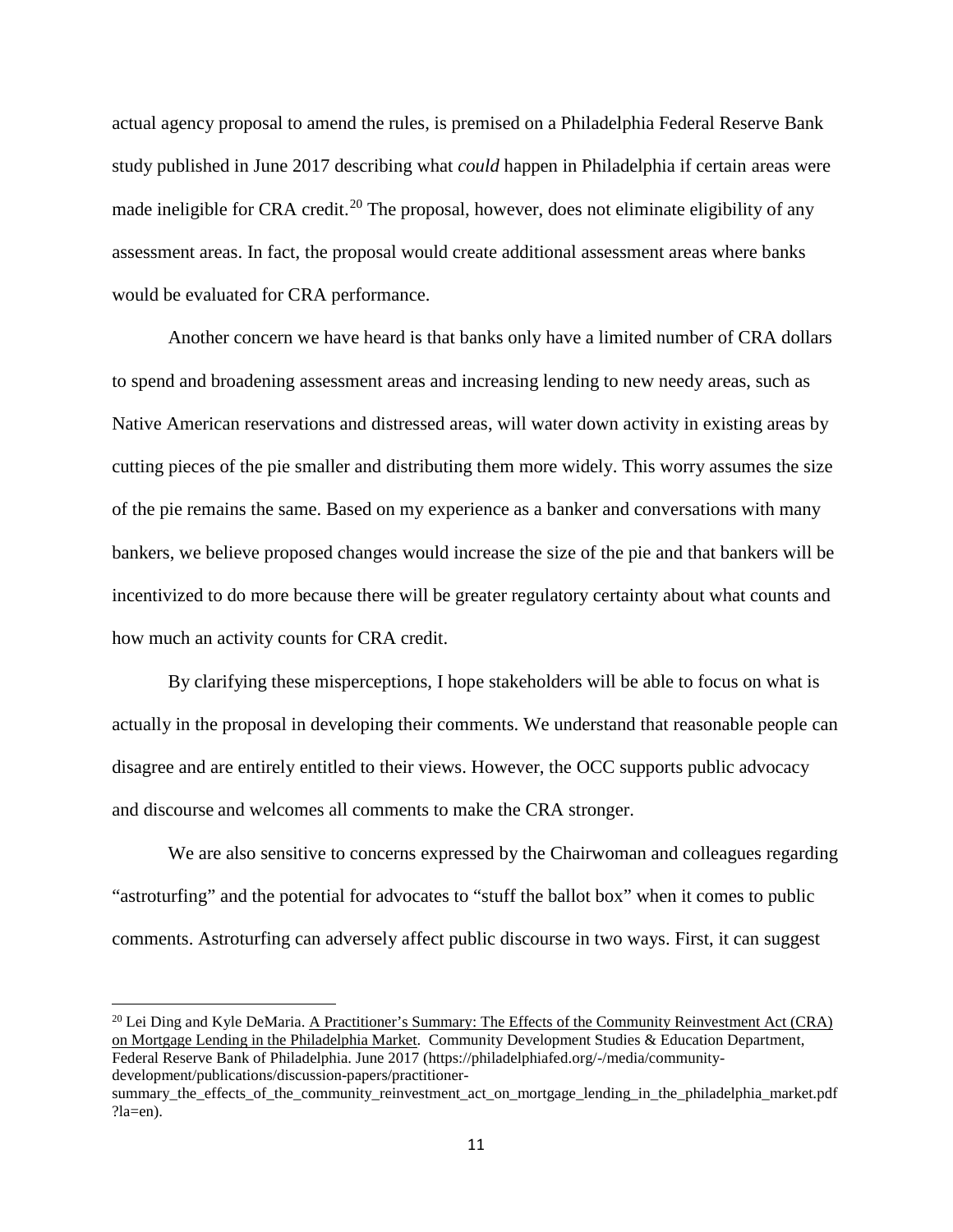more opposition or support for particular views than actually exists. Second, it can foster misperceptions if form letters and advocacy materials repeat inaccurate information over and over. Astroturfing can come in different forms. In December 2019, we shared concerns with the Chair and Ranking Member of both this committee and the Senate Committee on Banking, Housing, and Urban Affairs regarding practices of one well-known community advocacy group publishing letters purportedly signed by hundreds of its member organizations. After personal conversations, we learned that a number of the heads of the group's most prominent members were not aware of the letter or its contents. While these techniques may result in temporary publicity, the actual impact of such practices on the rulemaking process is limited, because each comment, including those submitted anonymously, is reviewed for the merit and contents of the comment itself. Form letters are easily identified and to the extent they provide valuable insight we use that information in the rulemaking process, but the sheer volume of comments does not alone affect the outcome of the rulemaking process. Conversely, form letters that repeat inaccurate information countless times are of less value to the rulemaking process. For those reasons, we encourage each stakeholder to read the proposal for themselves and provide comments and specific suggestions on the proposed rule to make a final rule even stronger by the deadline of March 9, 2020―88 days after the proposal's initial release.

#### **Condition of the Federal Banking System**

The OCC supervises 1,200 national banks, federal savings associations, and federal branches and agencies of foreign banks (banks) operating in the United States. These banks range in size from small community banks to the largest most globally active banks. The vast majority of national banks and federal savings associations, numbering approximately 932, have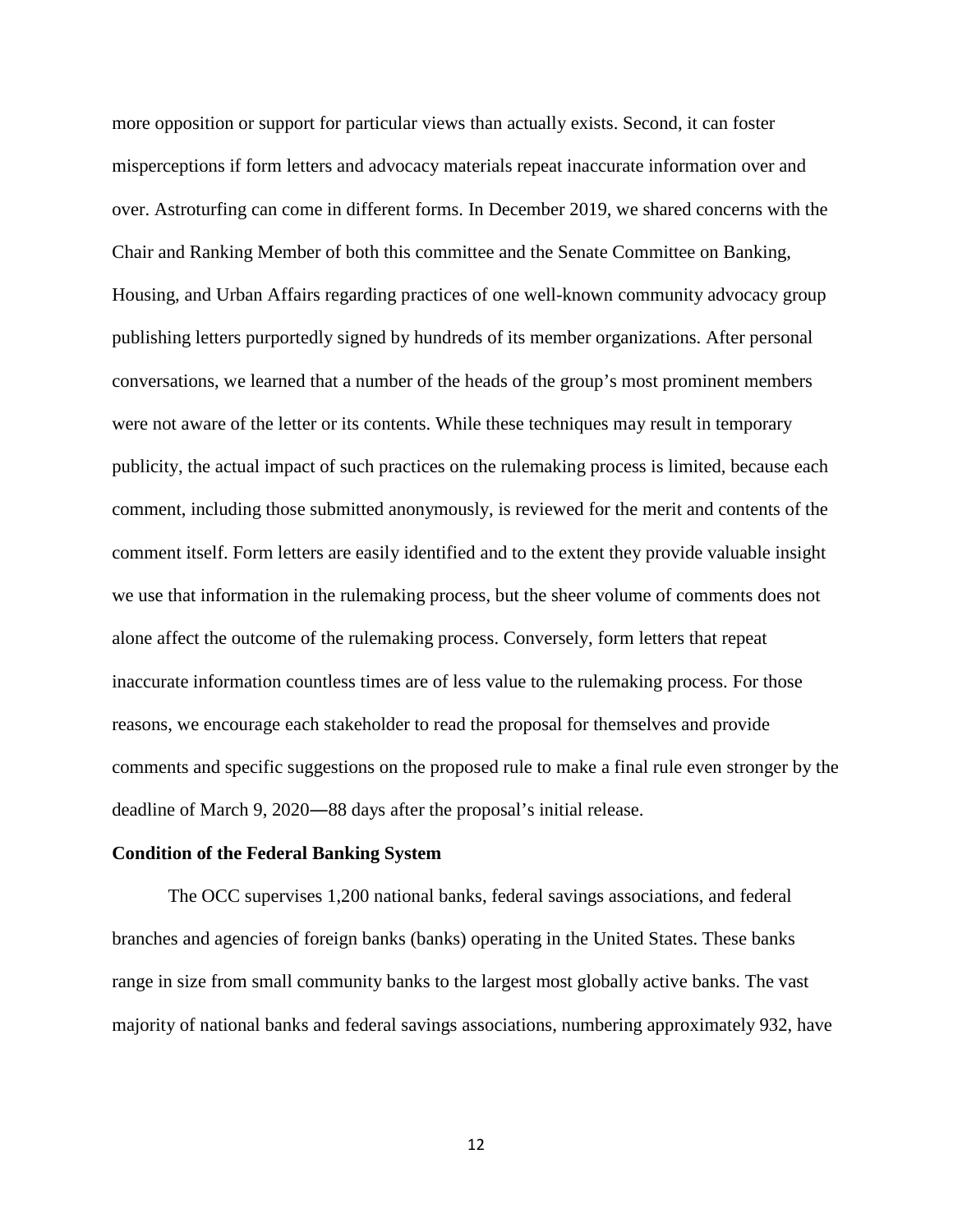less than \$1 billion in assets, while more than 61 have more than \$10 billion in assets. Combined, these banks hold \$12.4 trillion or 68 percent of all assets of U.S. commercial banks.<sup>[21](#page-12-0)</sup>

OCC-supervised institutions manage more than \$55 trillion in assets held in custody or under fiduciary control, which amounts to 43 percent of all fiduciary and custodial assets in insured U.S. banks, savings associations, and uninsured national trust banks.<sup>[22](#page-12-1)</sup> The federal banking system holds more than three-quarters of the credit card balances in the country, while servicing about a third of all first-lien residential mortgages. Through their products and services, most American families have at least one relationship with an OCC-regulated bank.

The condition of the federal banking system remains strong and is a source of economic opportunity for local communities and the nation as a whole. In July 2019, the current economic expansion of more than 10 years became the longest in U.S. history, which has benefited banks' overall financial performance. And banks have helped maintain that momentum. Capital and liquidity remain near historic highs. As of September 30, 2019, the overall federal banking system, including community banks with less than \$1 billion in total assets, held record high levels of capital as reflected in their leverage ratios as well as their tier 1 risk-based capital ratios. Tier 1 capital ratios for the federal banking system have increased from 9.4 percent in 2008 to 13.5 percent in 2019. For the same time period, banks with less than \$1 billion in total assets reported an increase in Tier 1 capital ratios from 14.3 percent to 18.5 percent. OCC-supervised banks reported healthy revenue growth with a return on equity of 12.7 percent. Net income increased 8 percent during the last year, although net interest margin was flat through the third quarter of 2019.

<span id="page-12-0"></span><sup>21</sup> Data current as of September 30, 2019.

<span id="page-12-1"></span><sup>22</sup> Data current as of September 30, 2019.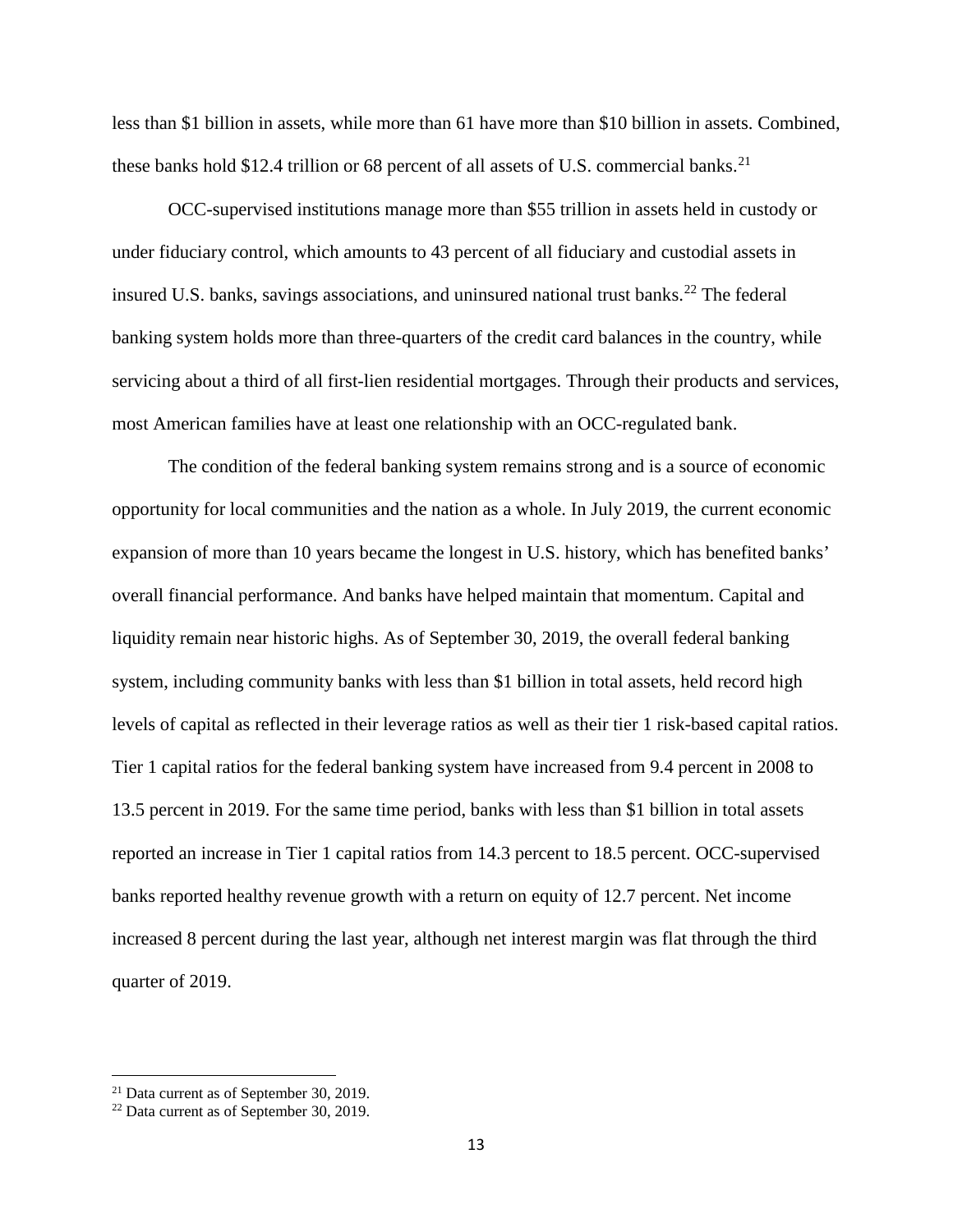### **Supervision of OCC-Regulated Entities and the Risks They Face**

A core part of the OCC's mission is to identify, assess, and communicate risks facing the federal banking system. The OCC closely monitors risks to the federal banking system on a continuous basis and publishes a summary of risks facing banks twice a year in our *Semiannual Risk Perspective*. [23](#page-13-0) The most recent report published December 9, 2019, highlights the state of credit, operational, compliance, and interest rate risks.<sup>[24](#page-13-1)</sup> The specific risks highlighted in each report evolve in the context of changing economic, technological, and bank operating developments.

Highlights from the most recent report include:

- Operational risk is elevated as banks adapt to a changing and increasingly complex operating environment. Key drivers elevating operational risk include the need to adapt and evolve current technology systems for ongoing cybersecurity threats.
- Credit risk has accumulated in many portfolios. Banks should prepare for a cyclical change while credit performance remains strong. Preparation includes maintaining robust credit control functions, particularly credit review, problem loan identification and workout, collections, and collateral management.
- Recent volatility in market rates has led to increasing levels of interest rate risk. The complexity of asset/liability management is exacerbated by the recent yield curve inversions.

<span id="page-13-0"></span><sup>23</sup> See https://occ.gov/publications-and-resources/publications/semiannual-risk-perspective/index-semiannual-riskperspective.html.

<span id="page-13-1"></span><sup>24</sup> "OCC Highlights Key Risks for Federal Banking System." News Release 2019-145. December 9, 2019 (https://occ.gov/news-issuances/news-releases/2019/nr-occ-2019-145.html).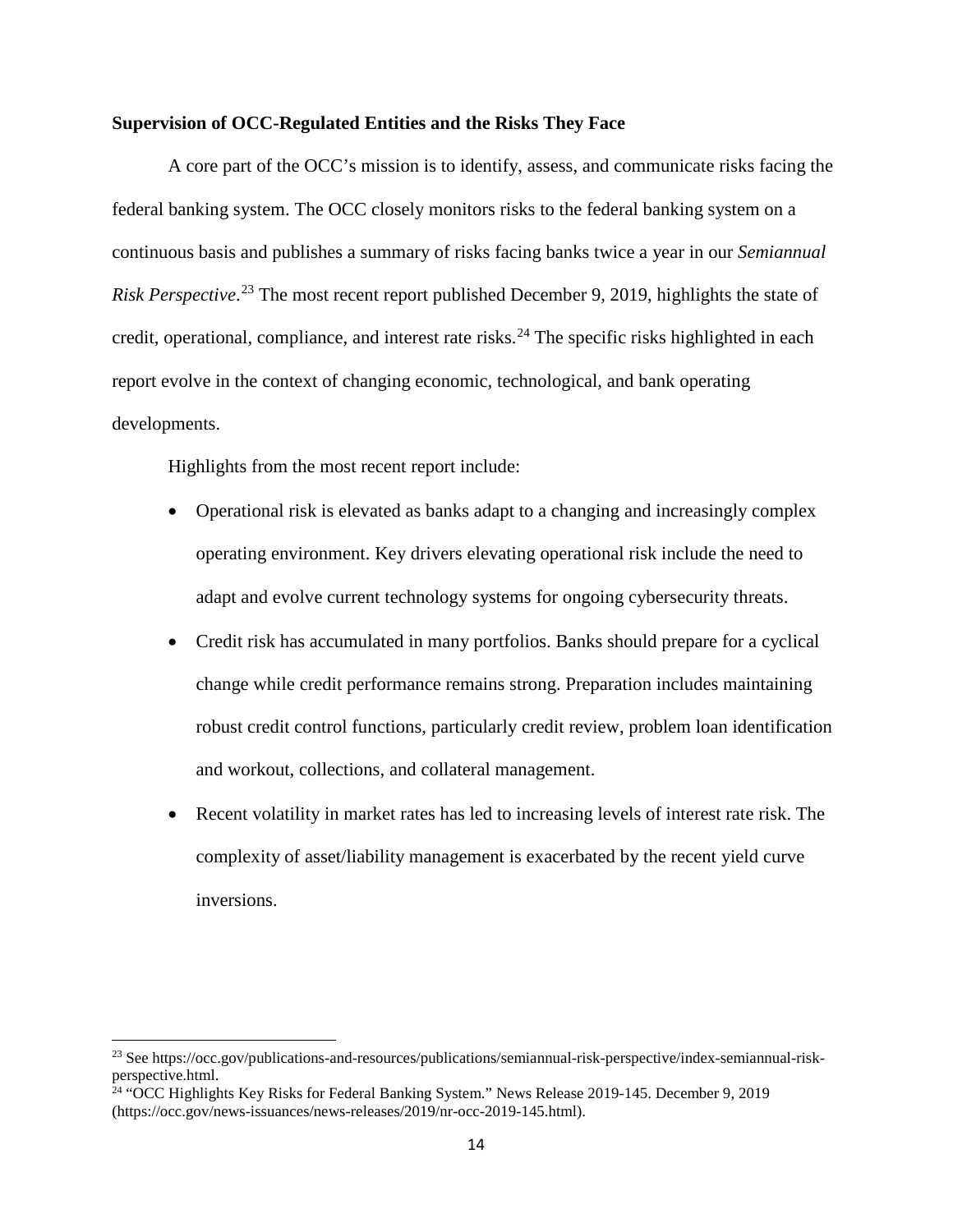- The London InterBank Offered Rate (Libor) will likely cease to be an active index by the end of 2021. Accordingly, the OCC is increasing regulatory oversight of this area to evaluate bank awareness and preparedness.
- Banks face strategic risks from non-depository financial institutions, use of innovative and evolving technology, and progressive data analysis capabilities.

The report also highlights technology management as a special topic in emerging risks, along with a discussion of cybersecurity as a risk that regulators and industry should closely monitor. Malicious external and internal actors use a variety of techniques to circumvent bank cybersecurity controls, and target not only bank staff and processes, but also bank customers and third parties. While banks have generally implemented appropriate security programs, continued vigilance is necessary to adapt to evolving cyber threats. As a result, it is critical that banks implement and maintain appropriate security tools and internal controls to protect their operations and sensitive data. Specifically, we expect banks to maintain basic cybersecurity controls including effective inventory management of information technology systems, strong configuration standards, and comprehensive patch management programs. Strong authentication programs, use of data encryption, and processes to continually test and validate the effectiveness of controls will also assist banks in mitigating potential vulnerabilities and assist them in their preparedness for a cybersecurity stress event.

By being transparent about the risks that we observe facing the banking system and publishing our findings, we believe the industry and bank management are better prepared to identify and manage the specific risks that may affect their institutions.

OCC examiners will use the risks highlighted in the agency's *Semiannual Risk Perspective* to prioritize their efforts over the next six to 12 months. These risks inform specific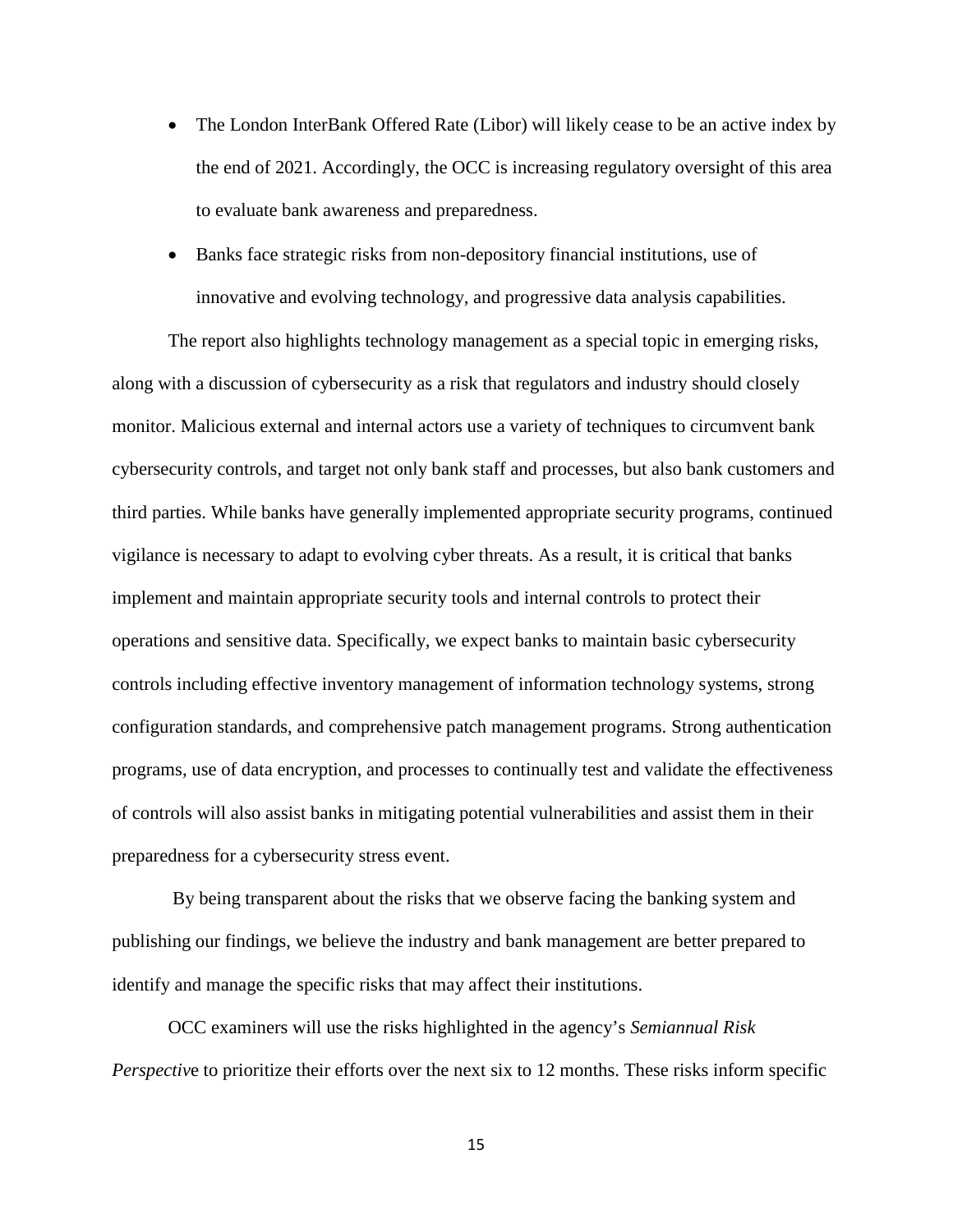bank-level supervisory strategies that are tailored to the specific risks and business models of each supervised institution. That supervision is informed by review of extensive bank specific confidential supervisory information and on-site work. Local expertise is augmented and supported by a nationwide network of policy experts, lawyers, economists, information technology specialists, and others.

The OCC closely monitors the number of outstanding Matters Requiring Attention (MRA) concerns as an additional indicator of bank health. The number of MRAs issued by OCC examiners fell slightly during 2019 and is at its lowest level since 2006. Banks have invested significant time and resources addressing our supervisory concerns, and the decline in outstanding MRAs represent sustained improvements in bank governance, oversight, risk management systems and controls, and operating conditions of the banks. Both MRAs and enforcement action trends are reported semiannually in the agencies *Semiannual Risk Perspective* as well.

#### *OCC's Diversity Efforts*

The fulfillment of the agency's core mission of bank supervision depends on its employment of talented staff with high levels of expertise and experience. The OCC is fully committed to maintaining a competent, highly qualified workforce and recruiting the best, diverse talent available from a variety of sources. The agency is focused on maintaining an inclusive culture and workplace environment with a diversity strategy that focuses on leadership commitment, recruitment, development, retention, work-life balance, and an engaging culture.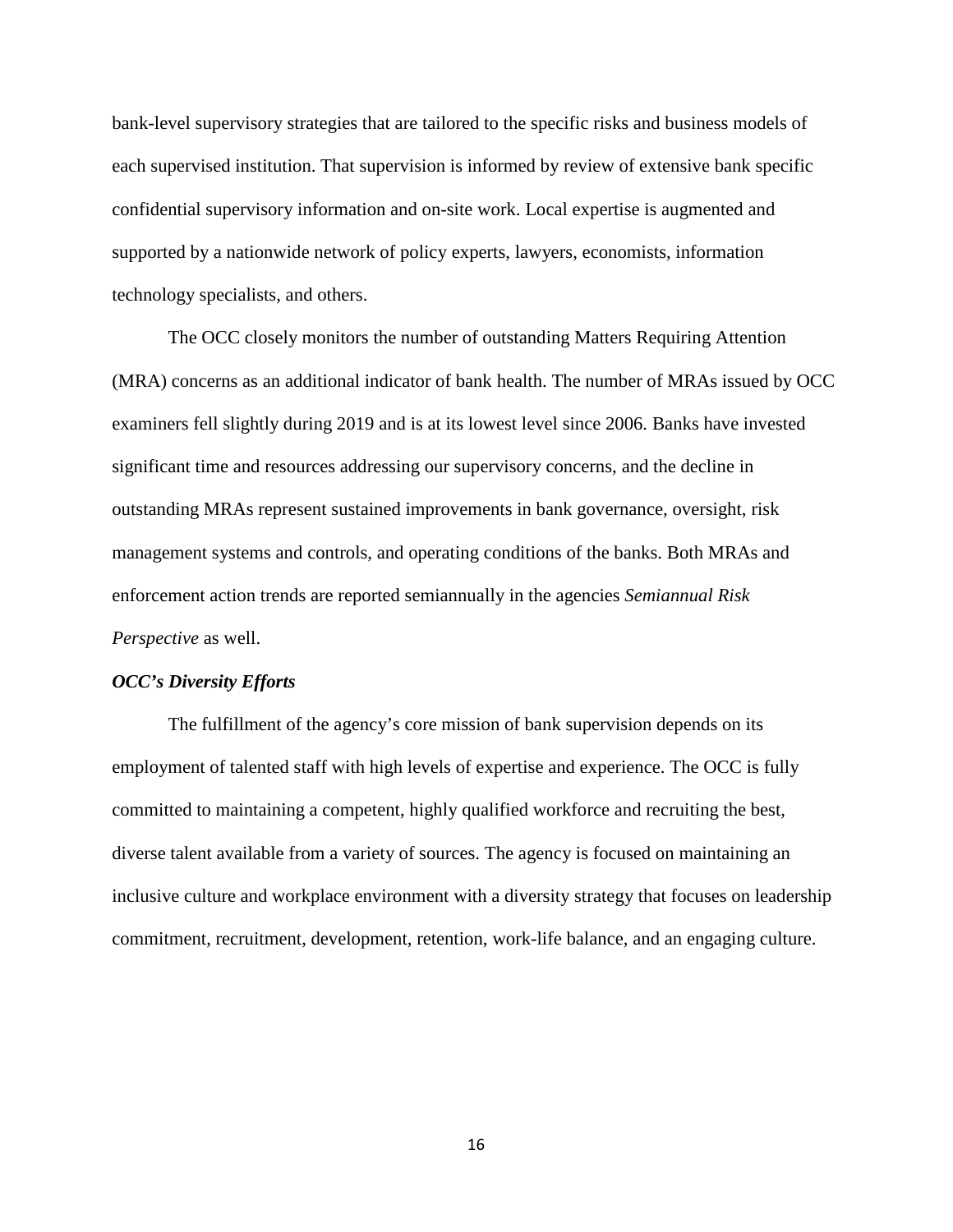The OCC has had an agency-wide diversity strategy in place for more than 10 years and regularly aligns those diversity strategic goals with the agency's strategic plan.

As of September 30, 2019, the participation rate of females in the OCC's permanent workforce was 44.3 percent, and the participation rate of minorities in the OCC's workforce was 35.6 percent. The participation rates for African Americans and Asian Americans were 17.6 percent and 9.4 percent, respectively, both above the National Civilian Labor Force (NCLF) rate. The participation rate for Hispanic Americans, at 7.4 percent, is slightly below the NCLF rate. In 2019, a focused effort was launched to uncover any impediments that may exist in the career cycle of Hispanic Americans at the OCC, with the intent to make substantive recommendations to encourage their full participation at the agency.

The OCC benefits greatly from the input of its seven Employee Network Groups (ENG) that advance special emphasis programs: the Network of Asian Pacific Americans; the Coalition of African American Regulatory Employees; PRIDE (the Gay, Lesbian, Transgender, and Bisexual Employees network group); the Hispanic Organization for Leadership and Advancement; The Women's Network; Generational Crossroads; and the Veterans Employee Network. These ENGs serve as a resource for mentoring and engagement, and as a collective voice in communicating workplace concerns and providing input to management around diversity and inclusion programs and activities within the OCC. The groups hold an annual leadership forum with the Comptroller and other key agency stakeholders to align individual group objectives with agency strategic priorities pertaining to recruitment, career development, and retention.

The OCC also has a robust recruitment program to attract highly qualified candidates who reflect a cross-section of the national population, particularly for its entry-level assistant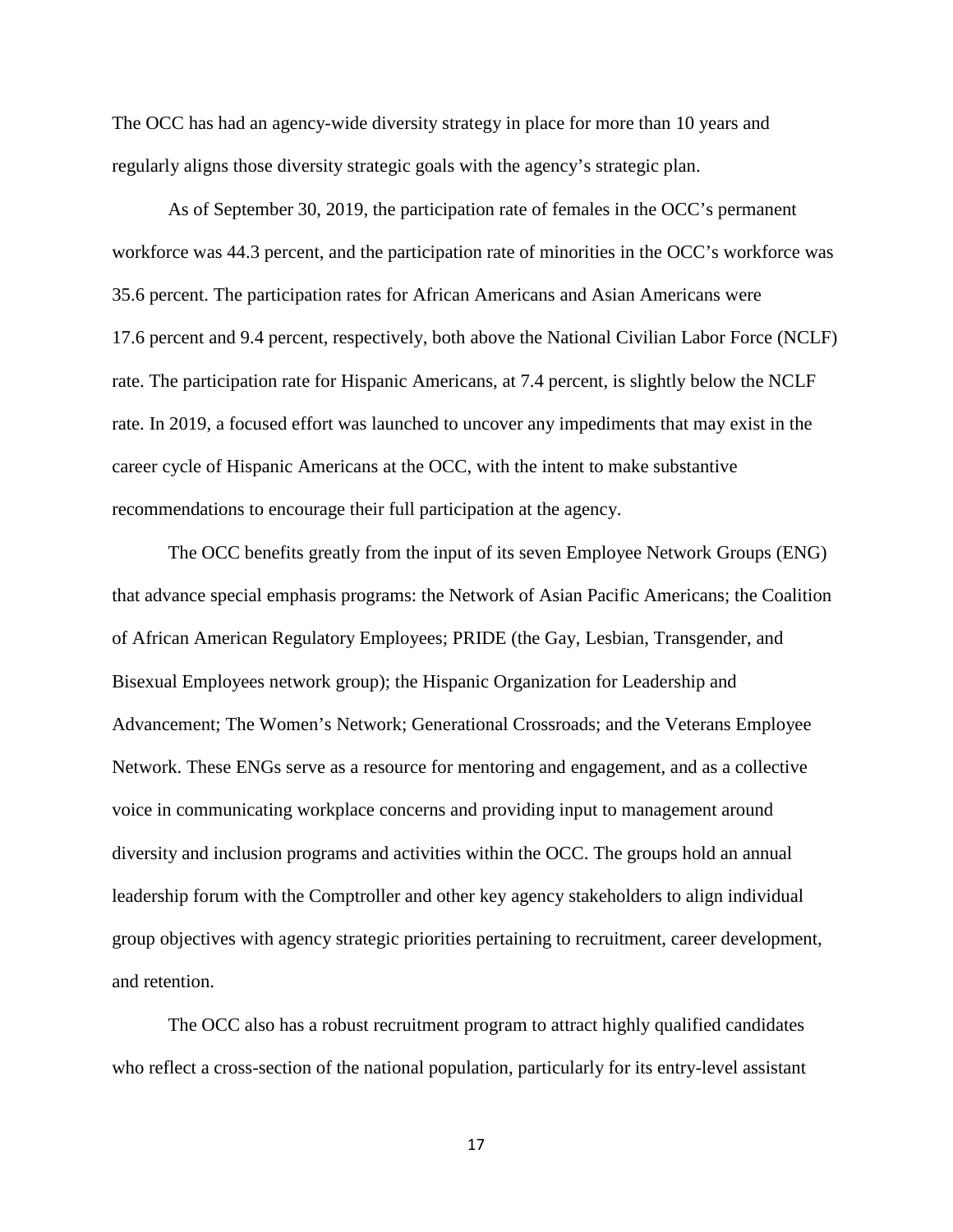national bank examiner positions. The recruitment program features ongoing partnerships with colleges, universities, banking associations, and professional affiliations. These efforts include participating in recruitment activities at Hispanic Serving Institutions, Historically Black Colleges and Universities, as well as outreach to student organizations. The OCC also has recruited on campus at minority-serving institutions and sponsored similar activities at colleges and universities with large female student bodies (60 percent or greater). The OCC also participates annually in a wide range of meetings, conferences, and career fairs to develop relationships and gain access to a diverse student applicant pool.

We are particularly pleased that, over the last four fiscal years (2016 - 2019), the OCC, through the federal Pathways Internship Program, has hired 40 students, of whom 40 percent were females and 47.5 percent were minorities. We also have hired 37 financial interns, of whom 56.8 percent were females and 32.4 percent were minorities. Over the same time frame, the agency sponsored 97 minority interns through its National Diversity Internship Program.<sup>[25](#page-17-0)</sup>

Last summer, the OCC partnered with the District of Columbia's Department of Employment Services to provide paid summer internships to 80 rising seniors from D.C. high schools. The internships provided these minority students exposure to a professional workplace, career-readiness training, and greater awareness of the range of potential career opportunities in the financial service industry and regulation. The program was well-received by the students and agency staff, and the District of Columbia recognized the OCC's program as its intern program of the year. The program also gained the attention of Operation HOPE, a national financial literacy organization, which will provide paid positions to some of these students this summer.

<span id="page-17-0"></span><sup>&</sup>lt;sup>25</sup> The OCC's National Diversity Internship Program partners with the following organizations that focus on developing opportunities for minorities and women in the industry: the Hispanic Association of Colleges and Universities; INROADS; Wire2Net; Minority Access; and The Washington Center.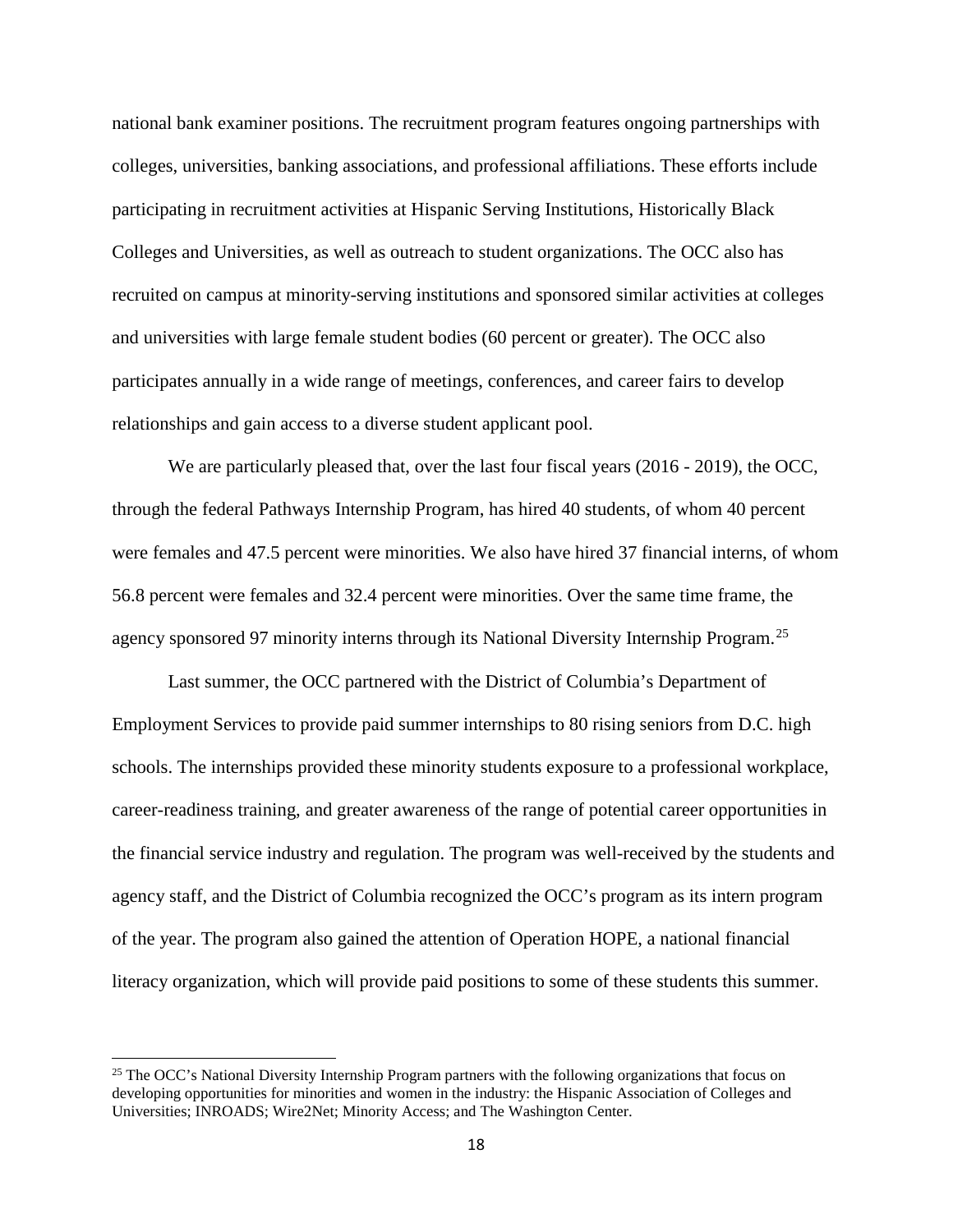The OCC will host the program again this year. I am proud to see other federal agencies following the OCC's leadership in this area to offer similar programs that will benefit even more students in 2020. The OCC is providing guidance and assistance to the FDIC, Consumer Financial Protection Bureau, and the Federal Housing Finance Agency to launch their programs and has offered similar assistance to the Nation Credit Union Administration.

The OCC is equally committed to the inclusion of minorities, women, and minority- and women-owned businesses at all levels of the agency's business activities. Payments to minorityor women-owned businesses represented 40.9 percent of the OCC's total contractor payments in fiscal year 2019, on target with the five-year average of 40.8 percent.

Section 308 of the Financial Institutions Reform, Recovery and Enforcement Act (FIRREA) describes goals for preserving and promoting minority depository institutions. The OCC takes numerous actions to achieve these goals, as described in recent OCC testimony before the Subcommittee on Consumer Protection and Financial Institutions.<sup>[26](#page-18-0)</sup> For example, OCC regularly hosts workshops with minority depository institutions (MDI) and larger institutions to facilitate relationship building, information sharing, and successful collaboration opportunities. OCC subject matter experts provide technical assistance to MDIs on various topics, including cybersecurity, legal, accounting, compliance, and safety and soundness issues. The OCC also hosts meetings of its MDI Advisory Committee to assess the current condition of MDIs, what regulatory steps the OCC could take to fulfill the mandate of section 308, and other issues of concern to OCC-supervised MDIs. The OCC holds bank director workshops throughout the United States that address risk governance, credit risk, compliance risk, and other important

<span id="page-18-0"></span><sup>&</sup>lt;sup>26</sup> See Testimony of Beverly Cole, OCC Deputy Comptroller, Northeastern District, before the Subcommittee on Consumer Protection and Financial Institutions, Nov. 20, 2019. [https://www.occ.gov/news-issuances/congressional](https://www.occ.gov/news-issuances/congressional-testimony/2019/ct-occ-2019-137-written.pdf)[testimony/2019/ct-occ-2019-137-written.pdf](https://www.occ.gov/news-issuances/congressional-testimony/2019/ct-occ-2019-137-written.pdf)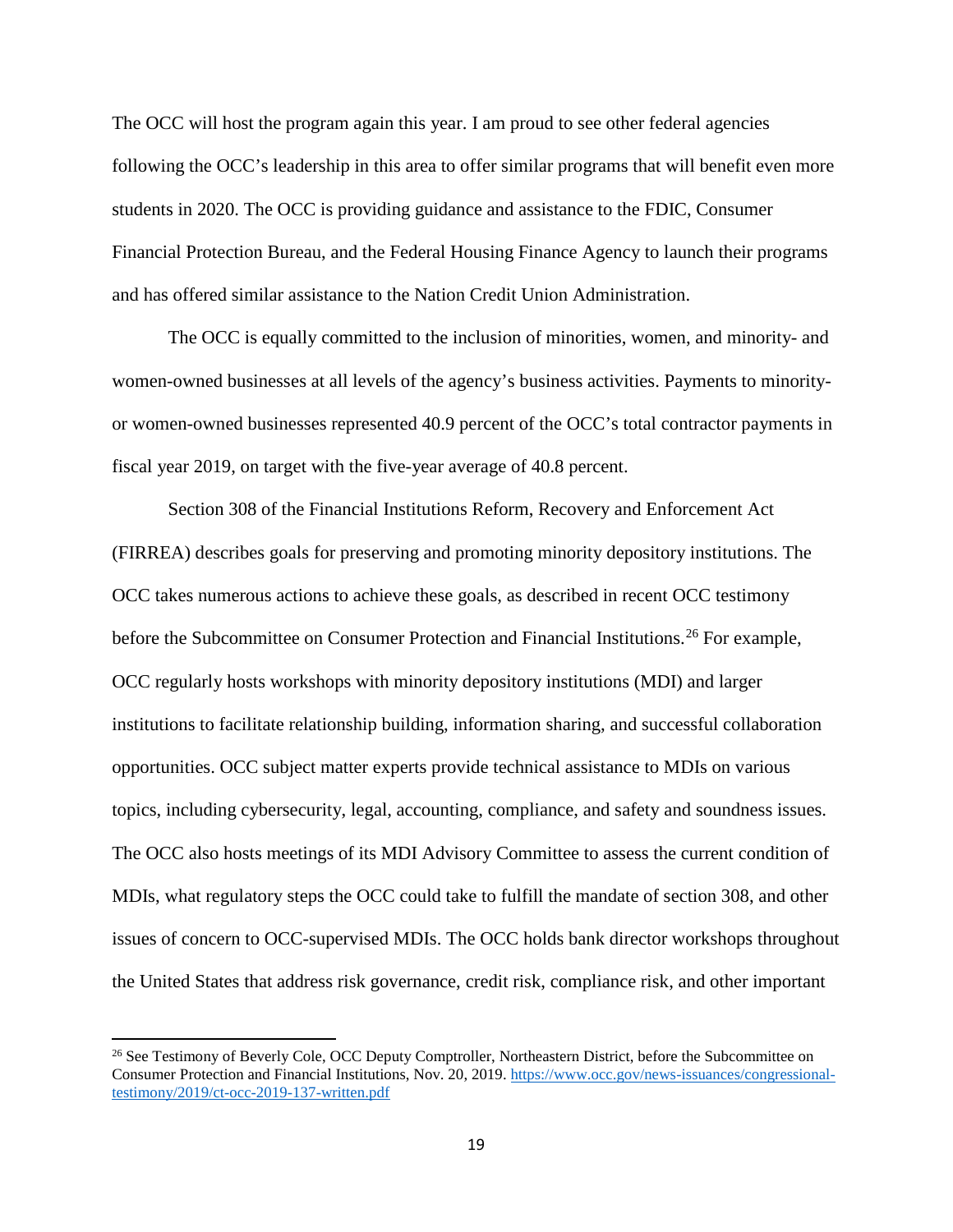banking issues and encourages MDI directors to attend these workshops, waiving participation fees as an incentive. The OCC's District Community Affairs Officers consult with MDIs on community development, the CRA, and related topics, and the OCC's External Outreach and Minority Affairs staff consult with MDIs on community development financial institution certification and advise them about other federal resources that support their missions.

### **Incentive-Based Executive Compensation for Regulated Entities**

The invitation letter also sought an update regarding incentive-based compensation policies for regulated entities under Section 956 of the Dodd-Frank Act. The OCC supports implementing Section 956 of the Dodd-Frank Act regarding incentive-based compensation for regulated entities and is committed to completing the rule as required by the law. The agency continues to work with other federal agencies to develop a joint rule as required. While that process is underway, the OCC has issued heightened standards for large banks that include provisions that address compensation. Based on our supervisory experience under existing guidelines, most banks have already adjusted their compensation practices consistent with Section 956 and in advance of a joint rule.

#### **OCC Priorities and Objectives**

Since becoming Comptroller, I have sought to strengthen the federal banking system as an engine to promote economic growth and prosperity for consumers, businesses, and communities, including low- to moderate-income (LMI) communities, across the country. My priorities have been squarely focused on ensuring that the federal banking system continues to operate in a safe, sound, and fair manner and that the OCC operates as effectively and efficiently as possible; completing the implementation of the Economic Growth, Regulatory Relief, and Consumer Protection Act of 2018 (Economic Growth Act) to reduce regulatory burden for small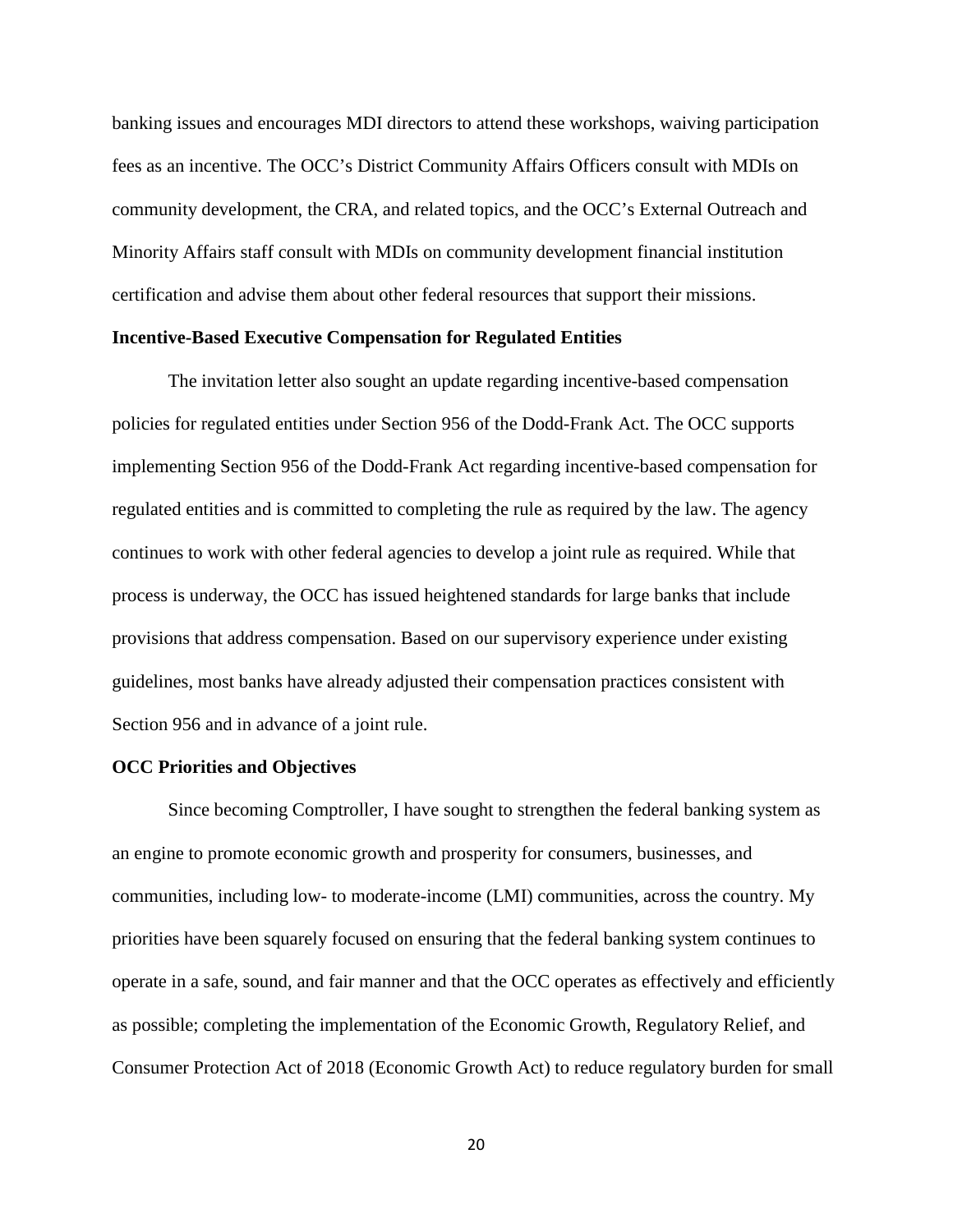and mid-size institutions while safeguarding the financial system and protecting consumers; modernizing the Community Reinvestment Act (CRA) to increase lending, investment, and banking services where it is needed most (discussed in detail above); encouraging small-dollar lending; and improving the efficiency and effectiveness of Bank Secrecy Act (BSA) and Anti-Money Laundering (AML) compliance.

### *OCC Operational Efficiencies*

When I arrived at the OCC, I immediately made the agency's effectiveness and efficiency a top priority. Ensuring the OCC operates effectively and efficiently allows us to succeed in our mission, to be a responsible steward of every assessment dollar collected, and to maintain a professional and fulfilling workplace for the men and women who serve our nation by supervising the federal banking system. In fiscal year 2019, we were again able to reduce our costs while being mindful of our bottom line. We continue to be fully reserved including our projected three-year capital expenditures, without sacrificing the high-quality supervision and technical expertise that national banks and federal savings associations have come to expect.

Because of these and other efficiencies, the OCC announced in December 2019 that we reduced the assessment rates charged to supervised institutions in all fee schedules by 10 percent for the 2020 calendar year. The reduced assessments went into effect January 1, 2020, and will be reflected in semiannual assessments paid by national banks and federal savings associations. This 2020 fee reduction is in addition to the 10 percent reduction in the General Assessment Fee Schedule rates that the OCC implemented for the 2019 calendar year. The reduction in fees is expected to reduce costs to the federal banking system by \$85 million in 2020. These reductions in rates help to better align the OCC's revenues with the agency's streamlined cost structure and make assessed fees more comparable to state counterparts. State bank supervision fees and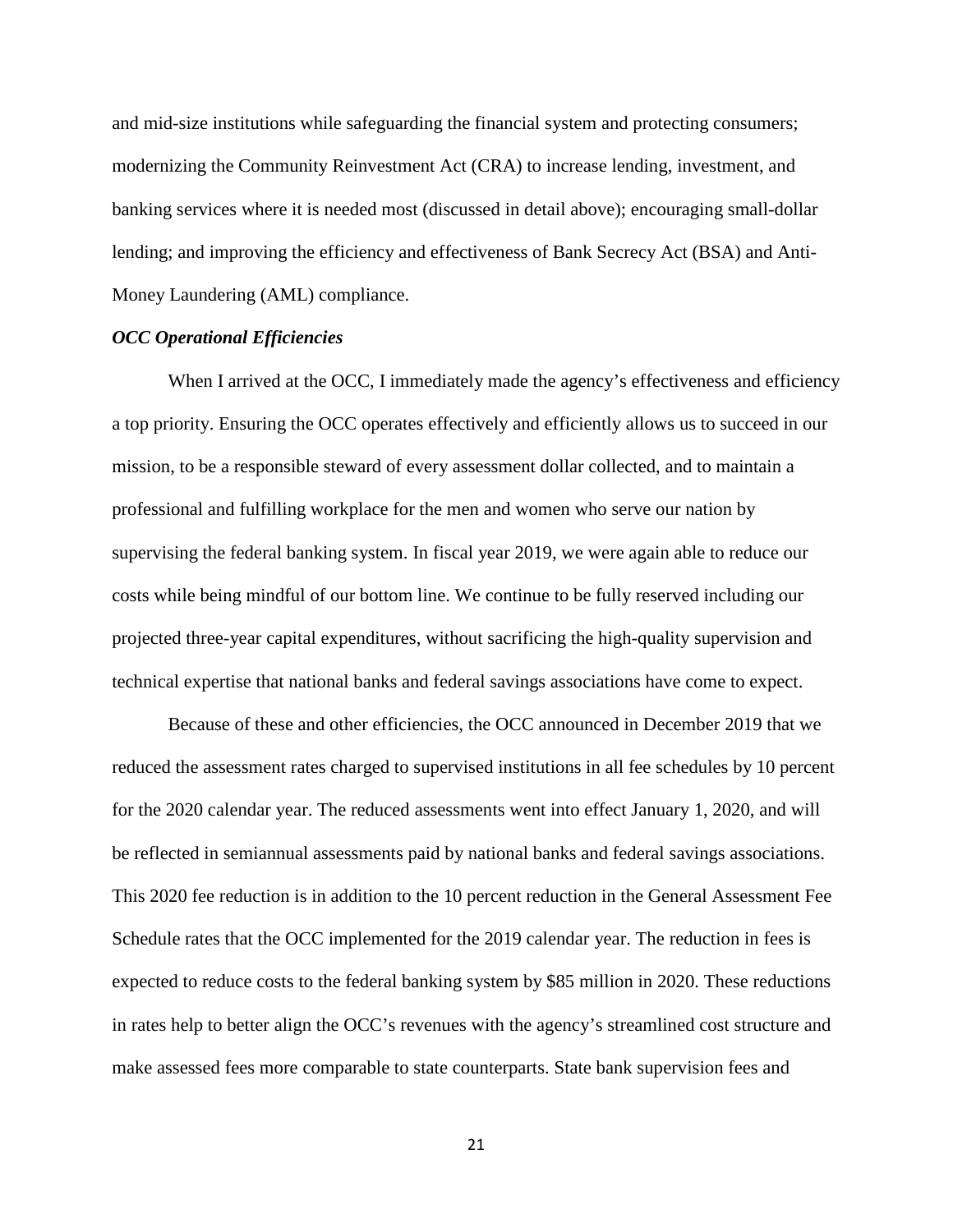assessments remain significantly less than the OCC's assessment fees because state bank supervisors share their responsibilities with the Federal Reserve (FRB) and the FDIC and are therefore subsidized by reserves maintained and insurances premiums paid to the FRB and FDIC respectively by national banks and federal savings associations.<sup>[27](#page-21-0)</sup> Assessments collected by the OCC continue to be sufficient for the agency to succeed in our mission of ensuring that the federal banking system operates in a safe, sound, and fair manner.

Examples of operating efficiencies that have allowed the agency to reduce the fees charged to banks are savings associated with optimizing space and real estate costs, reducing contract service costs, and conducting more remote work to reduce associated travel. While reducing costs, the OCC continues to invest in the future of OCC employees and the capabilities of the agency. For example, the OCC recently completed an agency-wide computer refresh to ensure that employees have current computer operating systems to perform their duties. In fiscal year 2020, the agency funded improvements in video teleconferencing and bandwidth to improve capabilities enabling employees to perform their jobs more efficiently and maintained funding of the development of a single supervisory system to modernize the tools the agency employees use to supervise bank activities. The improved system, expected by the end of 2020, will enable examiners to spend more time focused on higher priority supervisory work, thereby enhancing the effectiveness and efficiency of the agency's primary activity—bank supervision.

#### *Implementation of the Economic Growth Act and Other Regulations*

l

On November 18, 2019, the OCC completed its work to implement the common sense, bipartisan reforms included in the Economic Growth Act. The Economic Growth Act related rules and other regulations we have finalized will reduce regulatory burden for small and mid-

<span id="page-21-0"></span><sup>&</sup>lt;sup>27</sup> A review of 2018 state assessments by the OCC showed the median of state fees was almost half of OCC rates for banks with similar amounts of assets.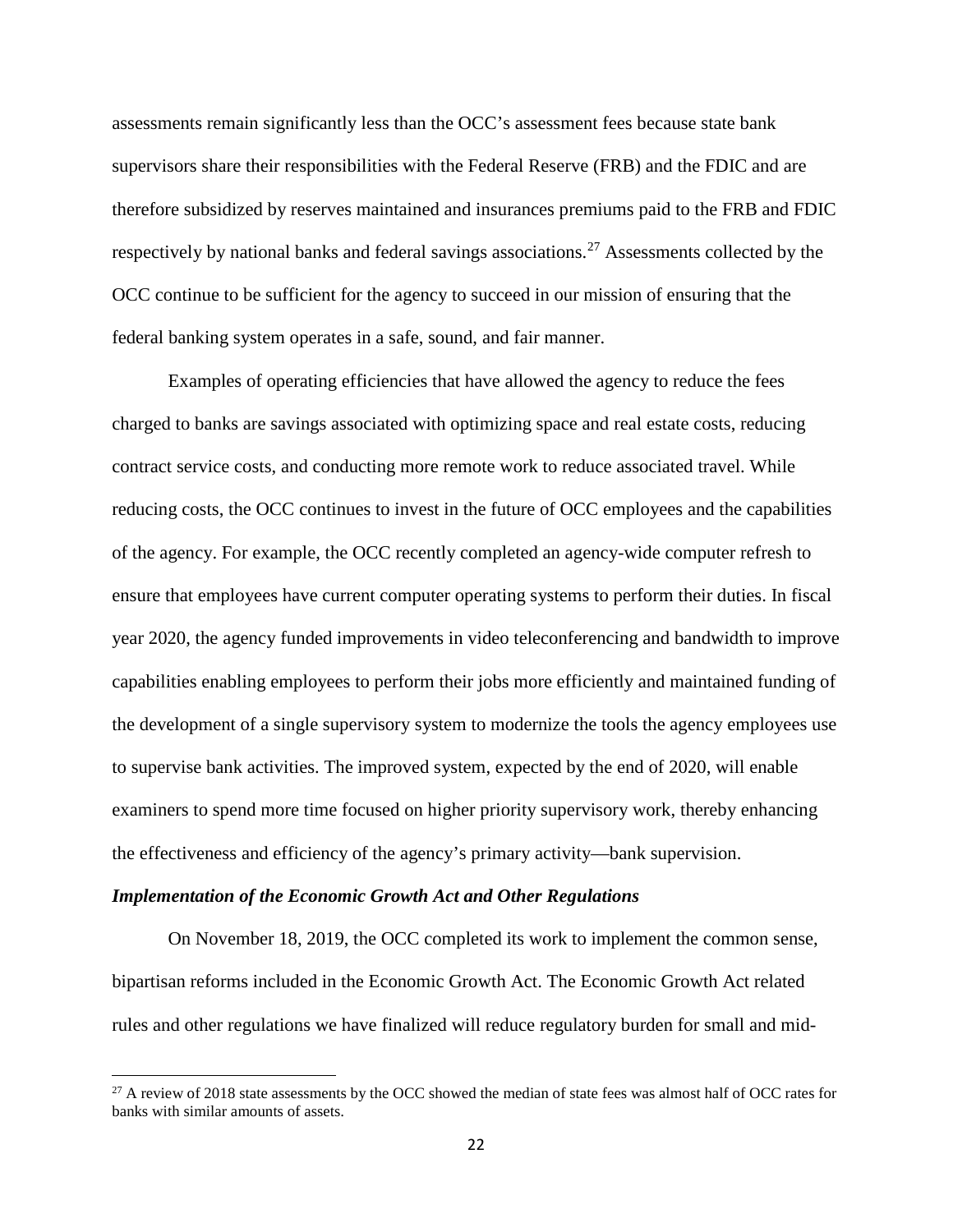size institutions while safeguarding the financial system, protecting consumers, and encouraging economic opportunity.

The OCC had the responsibility to issue one OCC-specific regulation, in addition to several joint agency rulemakings, to fulfill the requirements of the Economic Growth Act. Finalizing nine interagency rules in about 18 months reflects a significant commitment among the agencies to swiftly implement the Act so that banks, consumers, and businesses could realize the benefits intended by the law as quickly as practical. I applaud the OCC staff members and the cooperation of staff from the other agencies who worked tirelessly to accomplish this significant task.

*Thrift charter flexibility.* Section 206 of the Act required the OCC to issue rules to provide flexibility to small federal savings associations to broaden their business models and elect to operate with the powers and restrictions of national banks, while adhering to the same duties and restrictions, and retain their thrift charter and governance framework. The OCC published its final rule in May  $2019$ <sup>[28](#page-22-0)</sup> Since that time, nine federal savings associations have made this election.

*Examination cycle.* Section 210 of the Act expanded eligibility for an 18-month examination cycle, making the extended examination cycle available to more well-managed banks and thrifts that are 1- and 2-rated institutions. This change, together with parallel changes to the on-site examination cycle for U.S. branches and agencies of foreign banks, allows the agencies to better focus their supervisory resources on higher risk financial institutions that are more likely to present capital, managerial, or other supervisory issues and thus enhance safety

<span id="page-22-0"></span><sup>28</sup> See https://occ.gov/news-issuances/news-releases/2019/nr-occ-2019-54.html.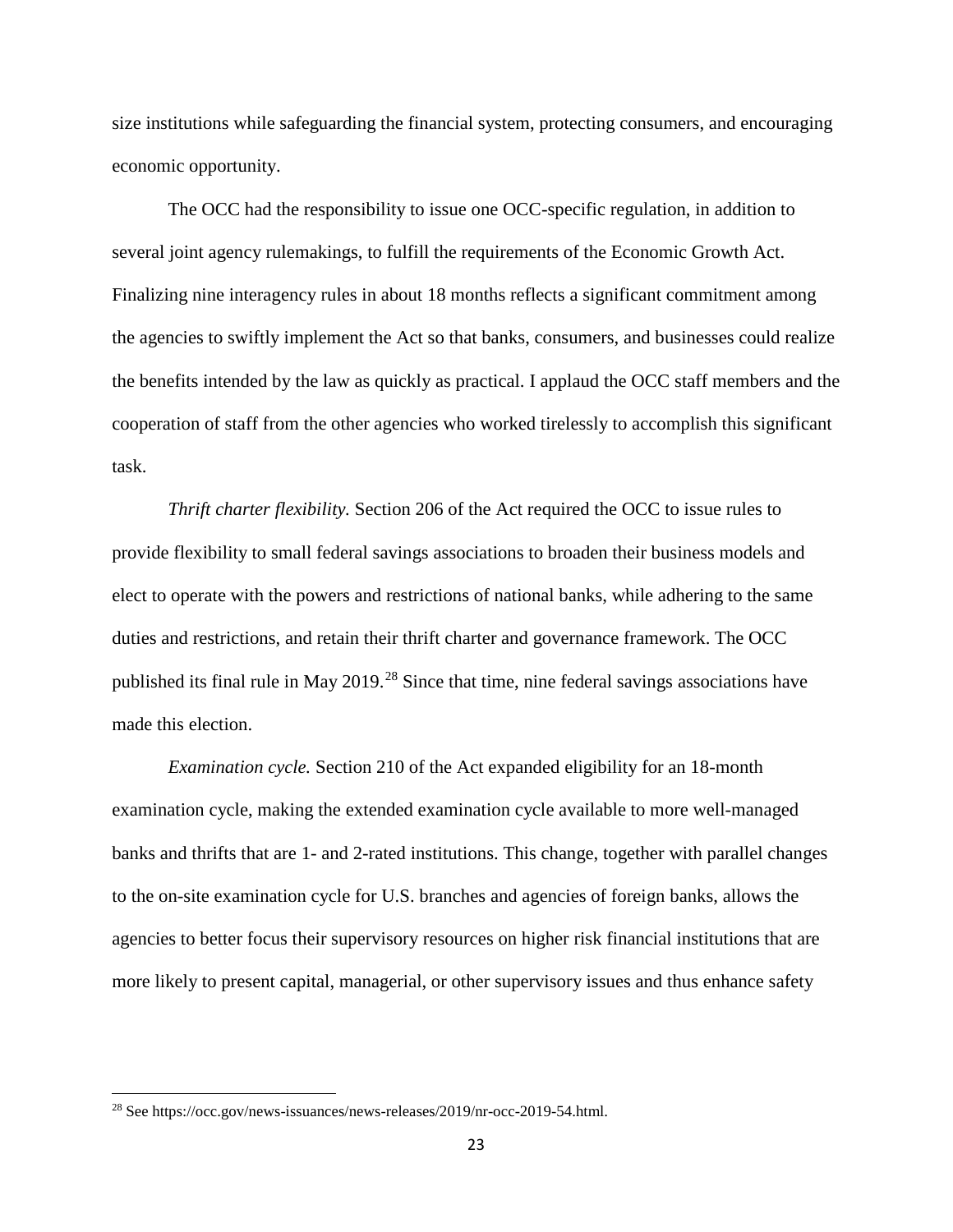and soundness of the federal banking system as a whole. This regulation was completed in December 2018.<sup>[29](#page-23-0)</sup>

*Short form Call Report*. Section 205 of the Act provides for reduced reporting requirements on Call Reports for the first and third quarters for institutions with less than \$5 billion in total consolidated assets. This change expands the number of community institutions that can benefit from the reduced burden associated with the short form Call Report, freeing up employees and other resources to serve customers and the operational needs of the institutions. The agencies published the final rule to implement this provision in June  $2019$ <sup>[30](#page-23-1)</sup>

*Appraisals of residential real property.* Section 103 of the Act provides a tailored exemption from the appraisal requirements for certain residential mortgage loans with a transaction value of less than \$400,000 located in rural areas. This final rule was published in October 2019. [31](#page-23-2)

*Volcker Rule:* Sections 203 and 204 of the Act change the statutory provisions underlying the Volcker Rule, including reducing the number of institutions subject to its requirements and easing restrictions on common names between banks and sponsored funds. These changes provide regulatory relief to institutions that do not pose the types of risks the Volcker Rule was intended to limit. The agencies published the final rule in July 2019.<sup>[32](#page-23-3)</sup> Separately, the agencies continue to address issues related to the definition of covered funds and hope to issue a proposal on that subject soon. The FDIC and FRB have indicated they will vote on the rule on January 30, 2020.

<span id="page-23-0"></span><sup>29</sup> See https://occ.gov/news-issuances/news-releases/2018/nr-ia-2018-143.html.

<span id="page-23-1"></span><sup>30</sup> See https://occ.gov/news-issuances/news-releases/2019/nr-ia-2019-65.html.

<span id="page-23-2"></span><sup>31</sup> See https://occ.gov/news-issuances/news-releases/2019/nr-ia-2019-109.html.

<span id="page-23-3"></span><sup>32</sup> See https://occ.gov/news-issuances/news-releases/2019/nr-ia-2019-76.html.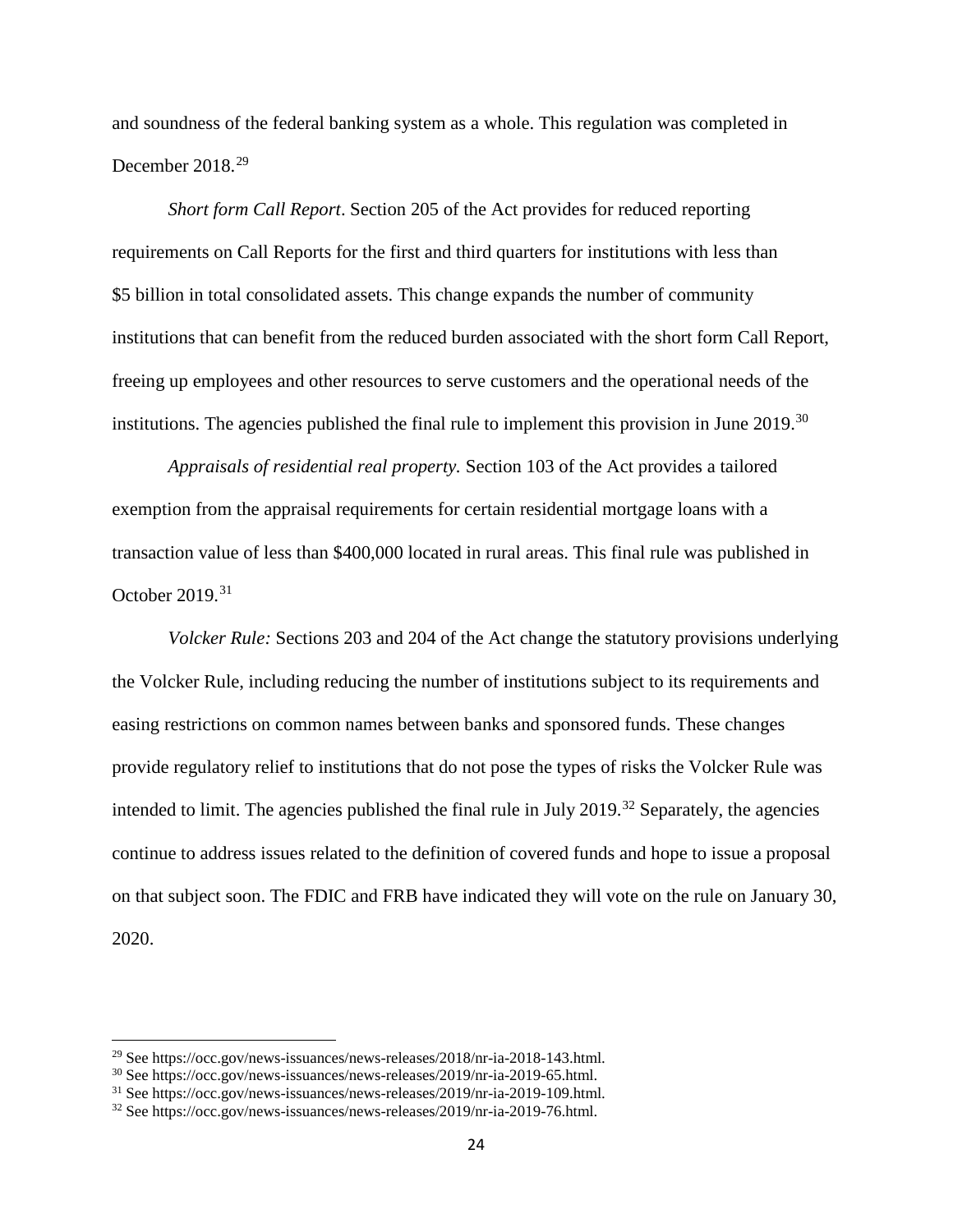*Community bank leverage ratio.* Section 201 of the Act requires the agencies to simplify capital requirements for community banks by allowing them to adopt a simple leverage ratio to measure capital adequacy. The community bank leverage ratio framework removes requirements for calculating and reporting risk-based capital ratios for a qualifying community bank that opts into the framework. The agencies estimate approximately 85 percent of community banks will qualify for this new framework, which will be available for banks to use in their March 31, 2020, Call Report. The final rule was published in November 2019.<sup>[33](#page-24-0)</sup>

*Supplementary leverage ratio for custody banks.* Section 402 of the Act directs the agencies to amend the supplementary leverage ratio (SLR) to exclude certain funds of banking organizations deposited with qualifying central banks, if the banking organization predominantly engages in custody, safekeeping, and asset servicing activities. The OCC approved this interagency final rule in November 2019.<sup>[34](#page-24-1)</sup>

*High-Quality liquid assets.* Section 403 of the Act requires the federal banking agencies to amend their Liquidity Coverage Ratio (LCR) rules to treat qualifying liquid and readilymarketable, investment grade municipal securities as level 2B liquid assets. The agencies published a final rule on this provision in June 2019.[35](#page-24-2)

*High volatility commercial real estate.* Section 214 of the Act limits the types of acquisition, development, and construction loans that may be considered high volatility commercial real estate exposures and subject to heightened capital requirements. The OCC approved this joint final rule in November 2019 to revise the capital rule to conform to this new definition.[36](#page-24-3)

<span id="page-24-0"></span><sup>33</sup> See https://www.fdic.gov/news/board/2019/2019-09-17-notice-dis-a-fr.pdf.

<span id="page-24-1"></span><sup>34</sup> See https://occ.gov/news-issuances/news-releases/2019/nr-ia-2019-135.html.

<span id="page-24-2"></span><sup>35</sup> See https://occ.gov/news-issuances/news-releases/2019/nr-ia-2019-59.html.

<span id="page-24-3"></span><sup>36</sup> See https://occ.gov/news-issuances/news-releases/2019/nr-ia-2019-134.html.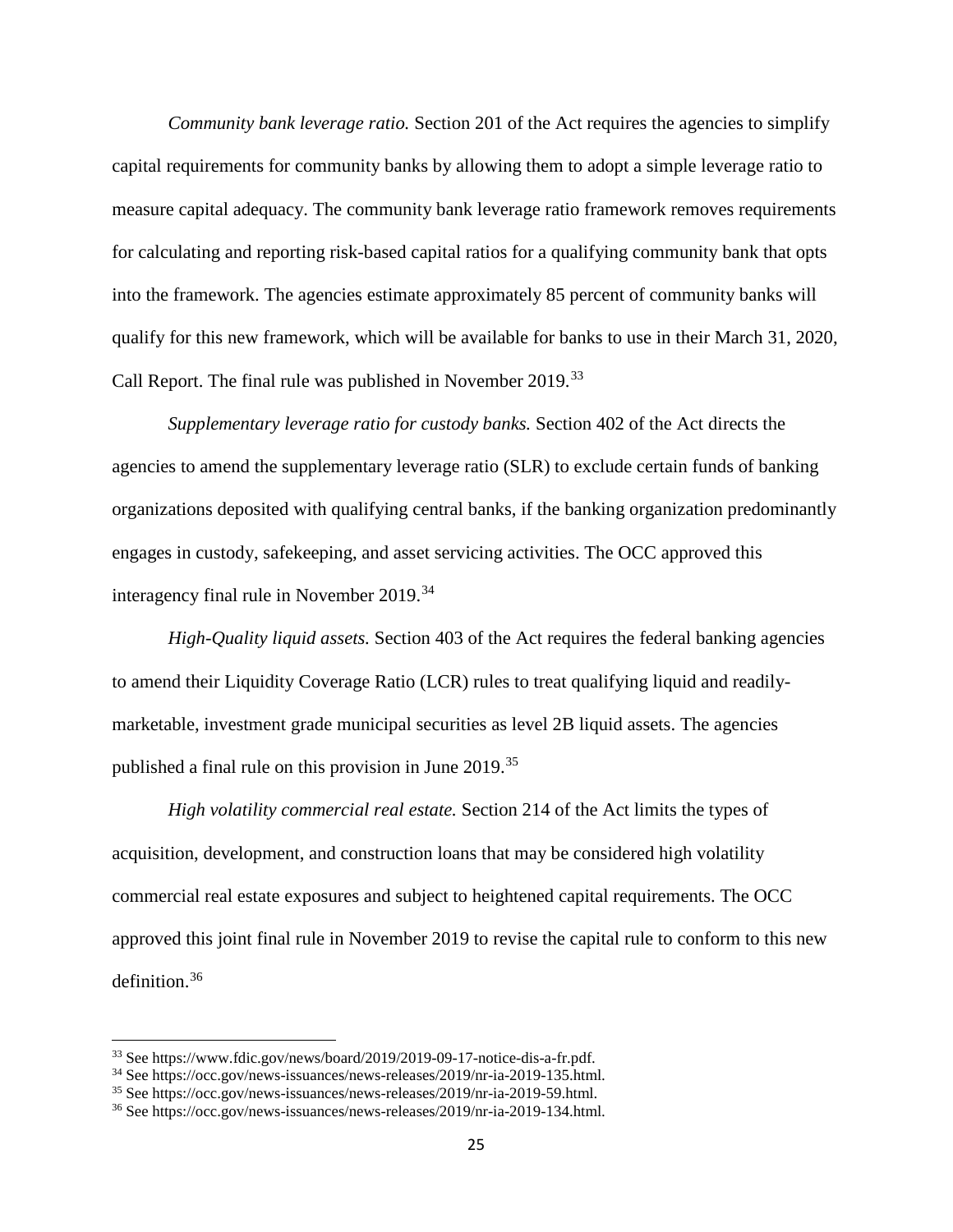*Stress testing.* Section 401 of the Act requires changes to certain aspects of "companyrun" stress testing requirements. The Act raises the minimum asset threshold for banks covered by the company-run stress testing requirement from \$10 billion to \$250 billion in total consolidated assets; revises the requirement for banks to conduct stress tests annually and instead requires them to conduct stress tests periodically; and reduces the number of required stress test scenarios from three to two. The agencies issued final rules in October 2019.<sup>[37](#page-25-0)</sup>

*Tailoring capital and liquidity requirements.* In November 2019, the OCC approved a joint final rule to tailor capital and liquidity requirements for banking organizations with more than \$100 billion in assets to more closely match their risk profiles.<sup>[38](#page-25-1)</sup> The final rule establishes risk-based categories for determining applicability of requirements under the regulatory capital rule, the liquidity coverage ratio rule, and the proposed net stable funding ratio rule for large U.S. banking organizations. These proposals build upon the agencies' existing practices of tailoring capital and liquidity requirements based on the size, complexity, and overall risk profile of banking organizations and are consistent with section 401 of the Economic Growth Act that raises the minimum asset threshold for application of enhanced prudential standards from \$50 billion to \$250 billion in total consolidated assets. Importantly, regulatory capital and liquidity requirements for U.S. global systemically important banks do not change under the tailoring proposal.

*Permissible interest on transferred loans.* On November 21, 2019, the OCC published a proposed rule to clarify that when a national bank or savings association sells, assigns, or otherwise transfers a loan, the interest rate permissible prior to the transfer continues to be

<span id="page-25-0"></span><sup>37</sup> See https://occ.gov/news-issuances/news-releases/2019/nr-occ-2019-114.html.

<span id="page-25-1"></span><sup>38</sup> See https://occ.gov/news-issuances/news-releases/2019/nr-occ-2019-128.html.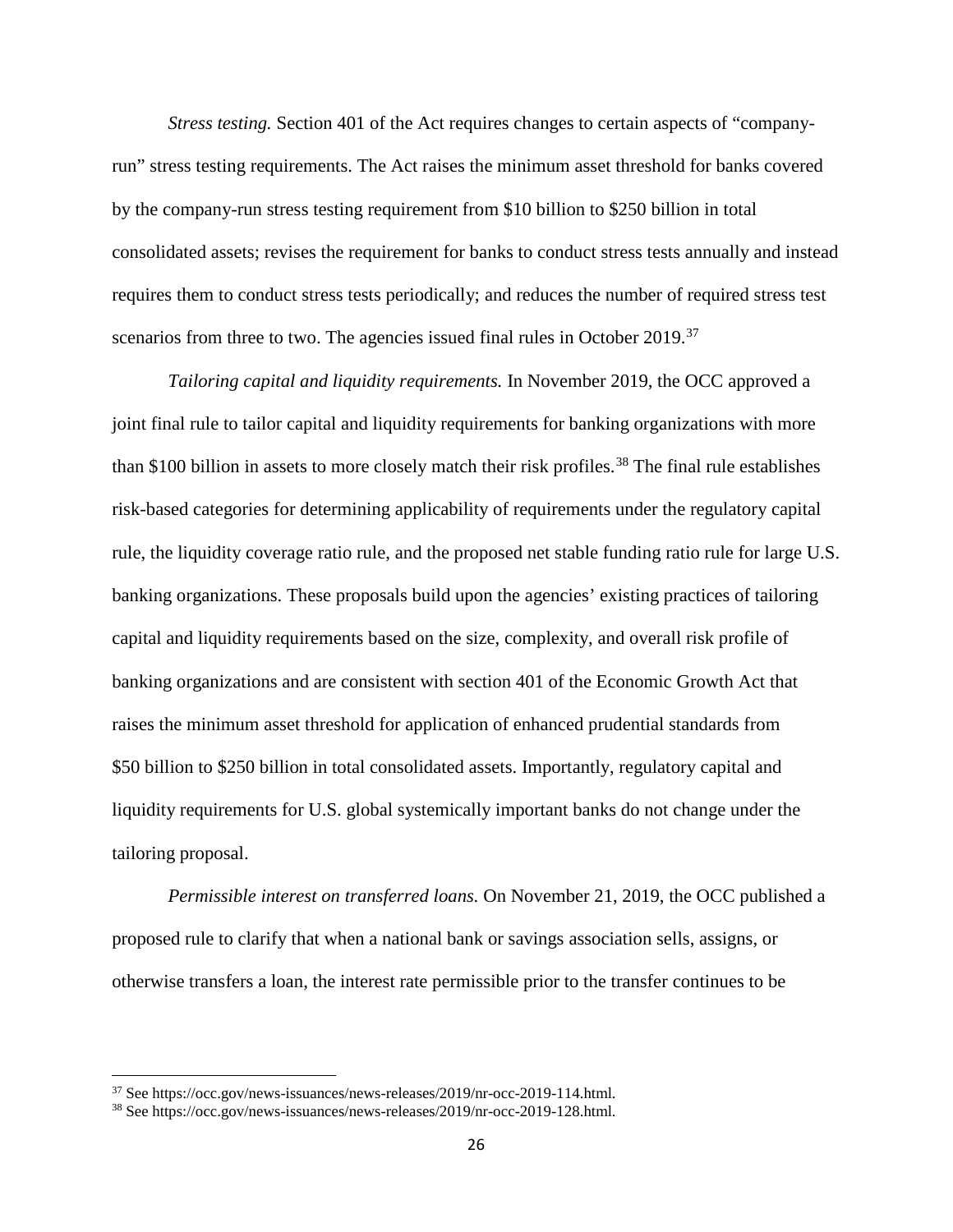permissible following the transfer.[39](#page-26-0) This proposal would expressly codify the OCC's and banking industry's longstanding and well-established legal understanding and thereby address confusion stemming from a 2015 decision from the United States Court of Appeals for the Second Circuit. In doing so, the proposal would promote safety and soundness by facilitating loan sales, which enable the orderly functioning of the secondary markets and the ability of institutions to manage their liquidity risk. Despite criticism to the contrary, the proposal has no effect on the OCC's historical opposition to rent-a-charter relationships that facilitate predatory lending. As recently as 2018, the OCC reiterated its position that it views such relationships unfavorably. The FDIC issued a similar proposed rule, which applies to state non-member banks.

## *Small-dollar lending*

l

Millions of Americans rely upon short-term small-dollar credit to make ends meet. Consumers need safe, affordable choices, and banks should be part of that solution. Banks are well-suited to offer affordable short-term small-dollar installment lending options that can help consumers find a path to more mainstream financial services without trapping them in cycles of debt.

To facilitate banks offering responsible short-term small-dollar installment loans to help meet the credit needs of their customers, the OCC published a bulletin in May 2018 setting out three core principles for these products:

- All bank products should be consistent with safe and sound banking, treat customers fairly, and comply with applicable laws and regulations.
- Banks should effectively manage the risks associated with the products they offer, including credit, operational, compliance, and reputation risks.

<span id="page-26-0"></span><sup>39</sup> See https://occ.gov/news-issuances/news-releases/2019/nr-occ-2019-132.html.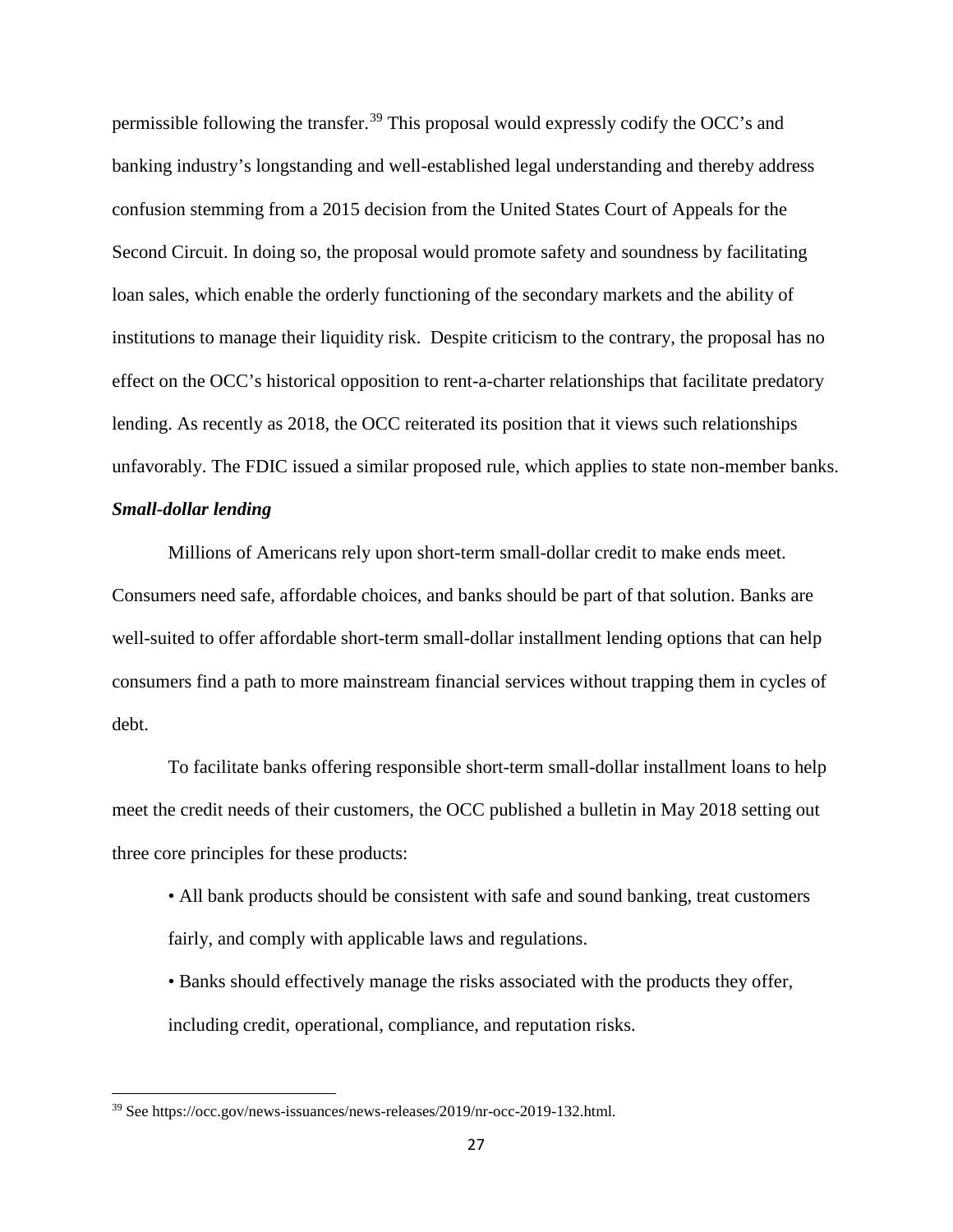• All credit products should be underwritten based on reasonable policies and practices, including guidelines governing the amounts borrowed, frequency of borrowing, and repayment requirements.

The agency's bulletin also highlighted reasonable policies and practices specific to shortterm small-dollar installment lending. While banks initially may not have had the infrastructure to engage in such lending, banks are purchasing loans and loan pools from online lenders and are creating more liquidity for these lenders. Additionally, banks are exploring relationships with lenders offering small-dollar loans that align with the sound lending principles discussed in the bulletin. The agency's position on such alignment remains firm and is not at odds with our current rule-making efforts to establish greater regulatory certainty on the validity of interest rates on loans made by national banks and federal savings associations that are subsequently transferred to others.

Finally, over the course of the past year, the OCC has had discussions with several banks that are considering new small-dollar products. The CFPB's proposal to amend its Payday Lending Rule, issued in February 2019, could accelerate interest in small-dollar products. However, as commenters noted in response to the FDIC's November 2018 request for information, regulatory uncertainty remains. The federal banking agencies are exploring principles-based options to address this uncertainty and to encourage banks to deliver safe, fair, and less expensive short-term credit products that support the long-term financial health of their customers.

### *Bank Secrecy Act and Anti-Money Laundering*

The BSA and AML laws and regulations exist to protect our financial system from criminals who would exploit that system for their own illegal purposes or use that system to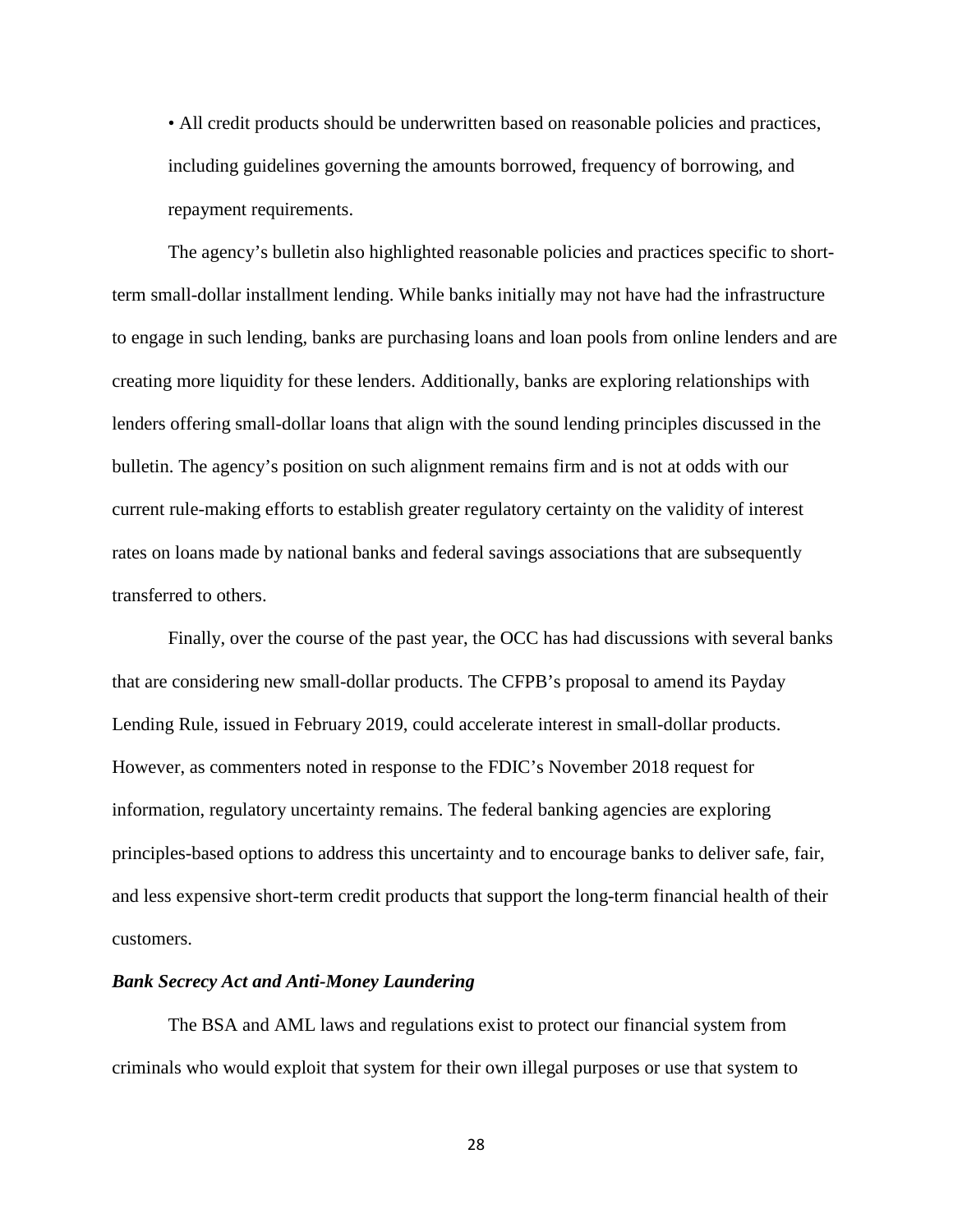finance terrorism. While regulators and the industry share a commitment to fighting money laundering and other illegal activities, the process for complying with current BSA/AML laws and regulations has become inefficient and costly. To address today's threats and to better use the capabilities of modern technology to protect the financial system from illicit activity, it is critical that the BSA/AML regime be updated and enhanced.

The OCC has taken a leadership role in coordinating discussions with the federal financial regulatory agencies, Treasury's Office of Financial Intelligence, and the Financial Crimes Enforcement Network (FinCEN) to identify and implement ways to improve the efficiency and effectiveness of BSA/AML regulations, supervision, and examinations, while continuing to meet the requirements of the statute and regulations, support law enforcement, and reduce BSA/AML compliance burden.

The agencies have taken several steps toward this shared goal. In October 2018, the agencies issued a joint statement that clarifies the permissibility of sharing BSA resources among banks with a community focus, less complex operations, and with lower risk profiles for money laundering or terrorist financing.<sup>[40](#page-28-0)</sup> In December 2018, the agencies issued a joint statement as part of interagency efforts to encourage banks to consider the use of innovative technologies for achieving anti-money laundering compliance.<sup>[41](#page-28-1)</sup> Most recently, in July 2019, the agencies issued a joint statement to clarify and explain our existing risk-focused approach to examining for BSA/AML compliance programs.<sup>[42](#page-28-2)</sup> This statement increases transparency into the existing supervisory approach, with the aim of improving the effectiveness of our examinations and strengthening compliance among our supervised financial institutions.

<span id="page-28-0"></span><sup>40</sup> See https://occ.gov/news-issuances/news-releases/2018/nr-ia-2018-107.html.

<span id="page-28-1"></span><sup>41</sup> See https://occ.gov/news-issuances/news-releases/2018/nr-occ-2018-130.html.

<span id="page-28-2"></span><sup>42</sup> See https://occ.gov/news-issuances/news-releases/2019/nr-ia-2019-81.html.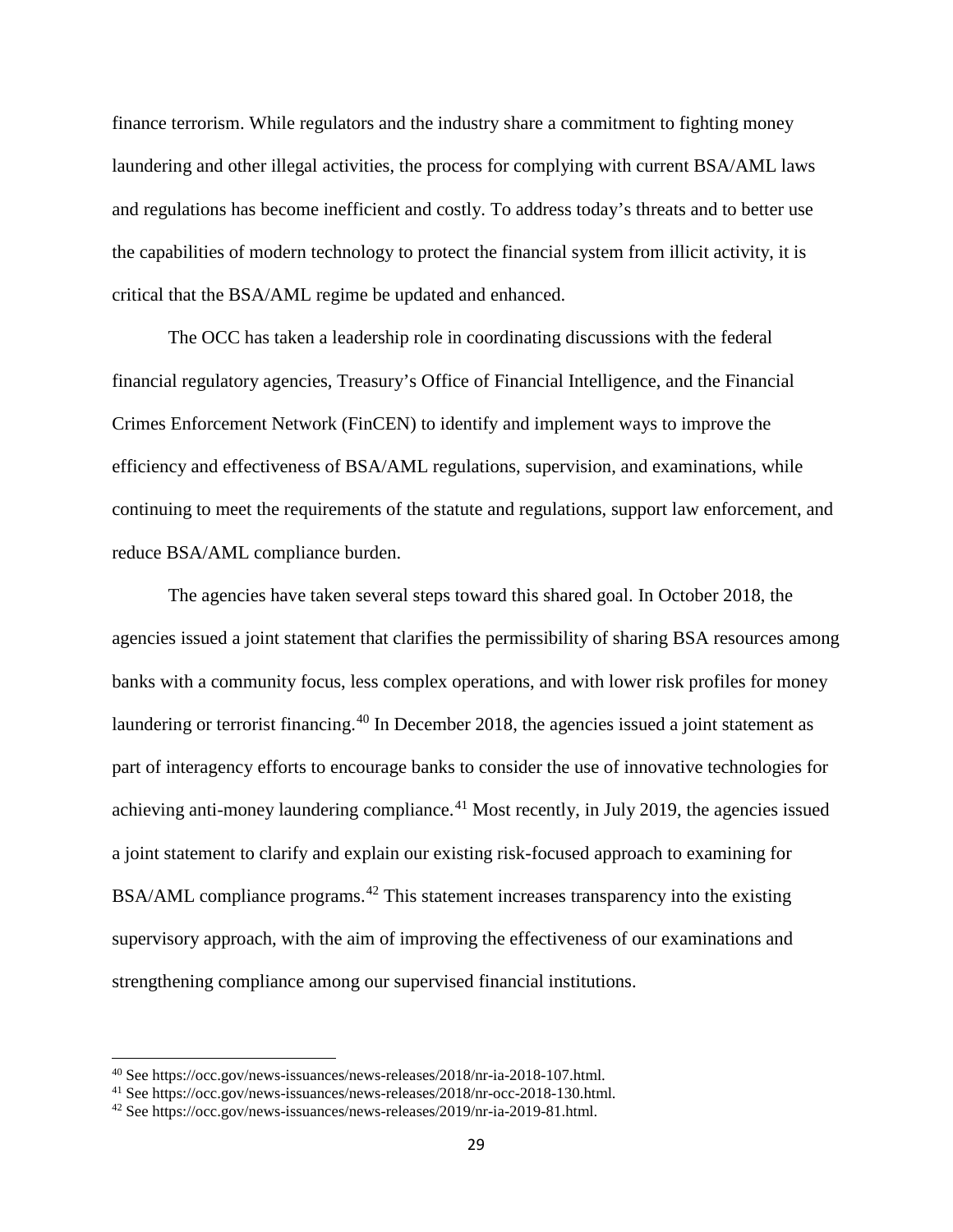The OCC also recently concluded in an interpretive letter that a bank's automated filing proposal for suspicious activity reports (SARs) involving certain structuring transactions is permissible, subject to the conditions outlined in the letter and representations made by the bank.

The OCC also supports legislative changes that would increase the impact and efficiency of BSA/AML regulation and compliance programs. The OCC generally supports changes that would reduce unnecessary industry burden and compliance costs and allow for more effective information sharing related to illicit finance. These changes also could include requiring a regular review of BSA/AML regulations to identify those that could be strengthened or refined to reduce unnecessary burden. The OCC applauds the work that has been done by the House and Senate Committees to support needed BSA/AML reforms.

In addition to our focus on improving the effectiveness and efficiency of BSA/AML regulations, supervision, and examinations, the agencies have issued a joint statement on providing financial services to customers engaged in hemp-related businesses.<sup>[43](#page-29-0)</sup> The Agriculture Improvement Act of 2018 removed hemp as a Schedule I controlled substance. The statement provides clarity regarding the legal status of commercial growth and production of hemp and relevant requirements for banks under the BSA and its implementing regulations. In the statement, the agencies explain that when deciding to provide financial services to hemp-related businesses, banks must comply with applicable BSA regulatory requirements. However, the statement notes that because hemp is no longer a Schedule I controlled substance, banks are not required to file Suspicious Activity Reports on customers solely because the customers are engaged in the growth or cultivation of hemp in accordance with applicable laws and regulations. *Supporting Responsible Innovation* 

<span id="page-29-0"></span> <sup>43</sup> See https://occ.gov/news-issuances/news-releases/2019/nr-ia-2019-141.html.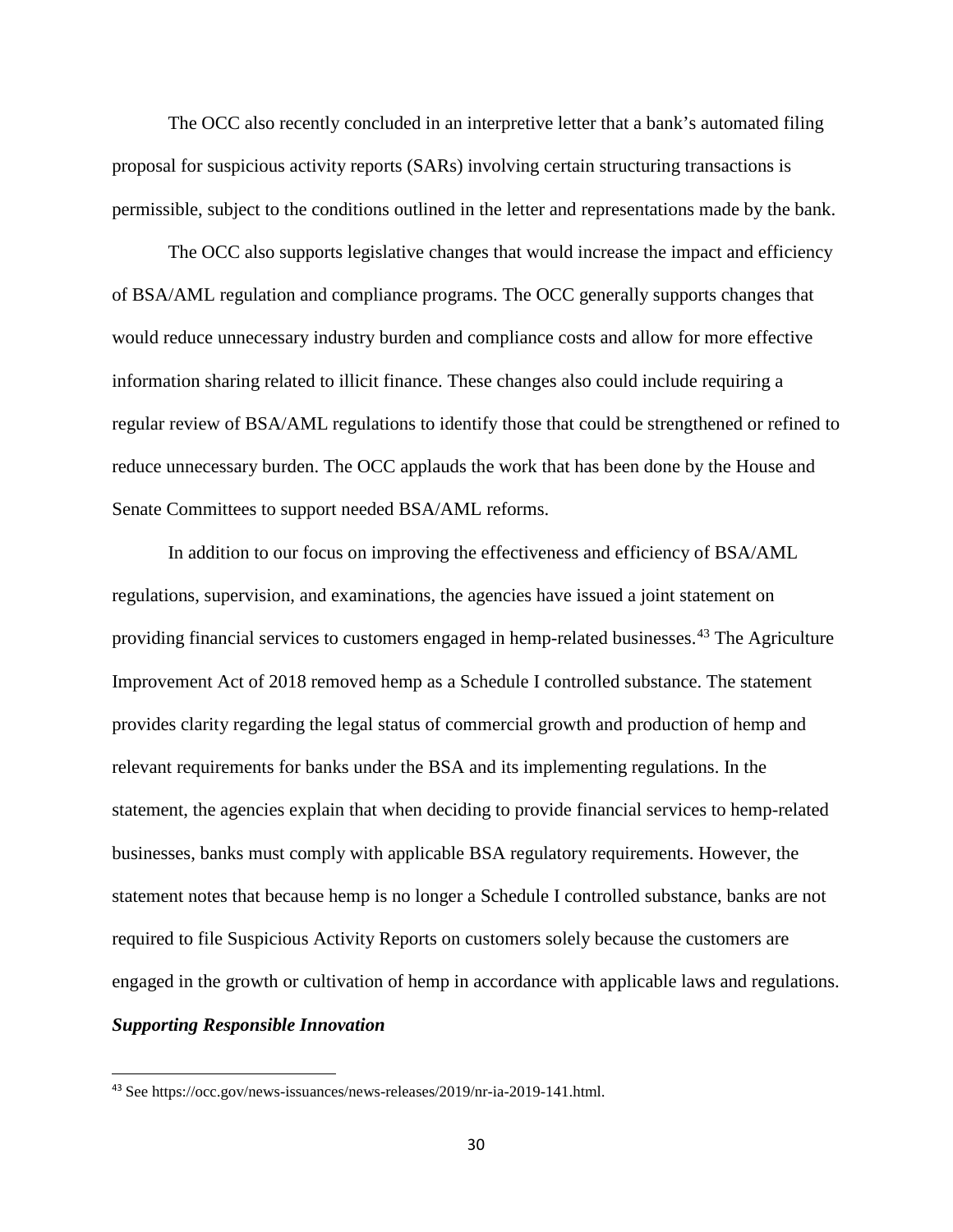Responsible innovation enables a vibrant banking system to meet the evolving needs of consumers, businesses, and communities. It promotes economic opportunity and job creation. When done responsibly, innovation increases consumer choice, improves the delivery of products and services, enhances bank operations, and enables financial institutions—including small and rural banks—to more effectively meet the needs of their customers and communities. Moreover, responsible innovation expands services to unbanked and underbanked consumers and promotes financial inclusion.

Innovation has significantly changed how consumers engage with their financial services providers, and the OCC has several programs and activities underway to support responsible innovation.<sup>[44](#page-30-0)</sup> The OCC supports partnerships between banks and fintech companies that are safe and sound and meet the evolving needs of consumers, businesses, and communities. The OCC's Office of Innovation conducts outreach and provides technical assistance to banks, fintechs, and other stakeholders by hosting "office hours," "listening sessions," and participating in hundreds of meetings, calls, conferences, and events.

The innovation office also works to advance awareness and training for OCC staff on emerging trends to foster a culture that is receptive to responsible innovation and develop staff competencies. In addition, staff conducts research to assess the financial services landscape to inform OCC policy and supervisory actions.

Last April, the OCC proposed a voluntary innovation pilot program to support bank testing of activities that could significantly benefit consumers, businesses, and communities, including those that promote financial inclusion. The program is designed to assist banks in those

<span id="page-30-0"></span><sup>44</sup> See testimony of Beth Knickerbocker, OCC Chief Innovation Officer, before the Task Force on Fintech, June 25, 2019, for the full scope of OCC's innovation activities (https://www.occ.gov/news-issuances/congressionaltestimony/2019/ct-2019-70-written.pdf).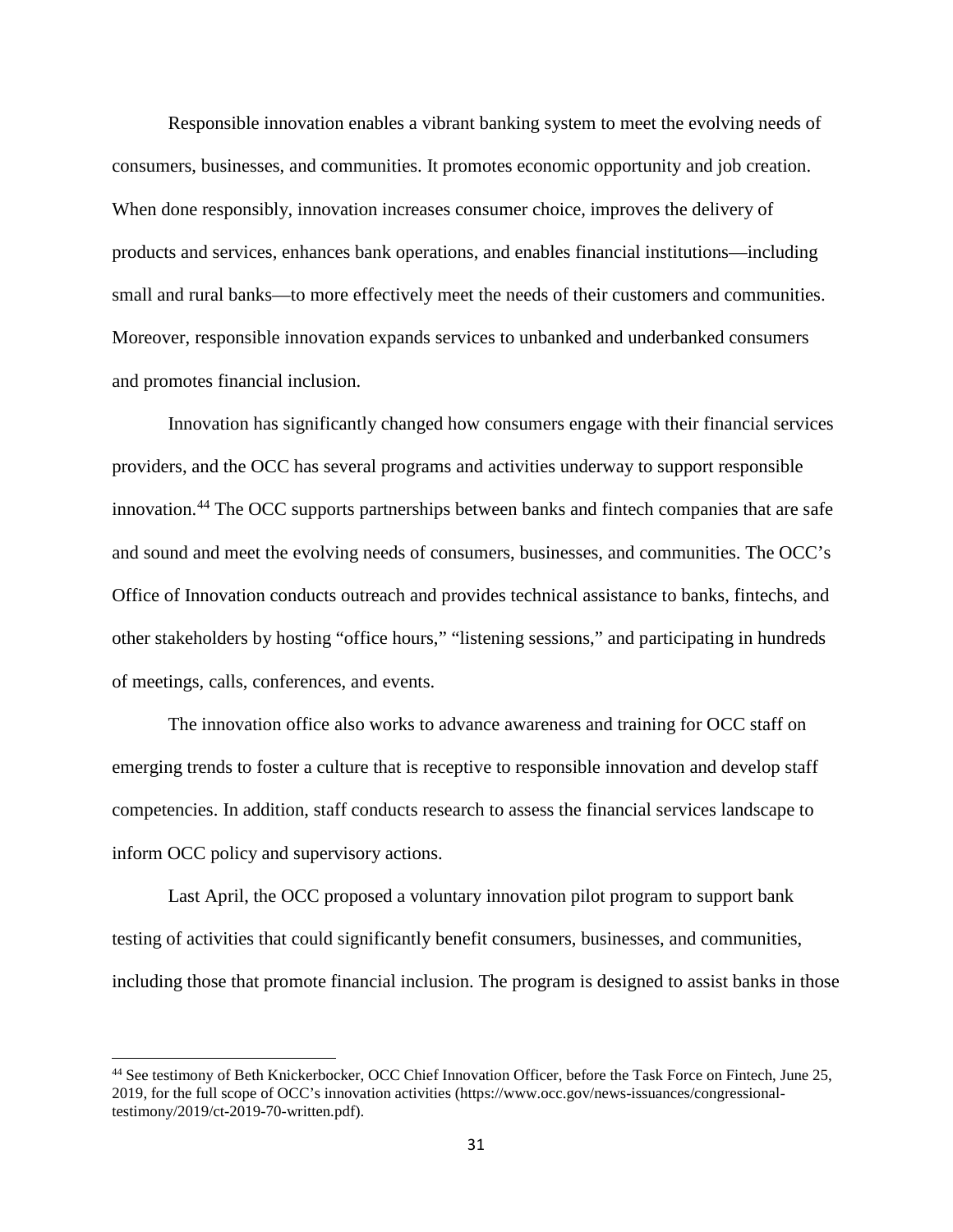situations where regulatory or supervisory uncertainty may be a barrier to deploying a new product, service, or process, and where early regulatory involvement may promote a clearer understanding of risks and related issues. The OCC invited public comment on its pilot program and is in the process of evaluating the comments we received.

Many fintech companies such as marketplace lenders, payment processors, and custody service providers offer products and services that historically have been offered by banks. Since the early stages of our work, these companies have consistently asked the agency about options to conduct their business on a national scale and their potential to become national banks. The OCC strongly supports the dual banking system and believes that fintech companies engaged in the business of banking should have the option to conduct their businesses through a national bank charter when it makes sense for their business model and they meet the standards and criteria for becoming a national bank. Today, fintech companies may choose to consider a fullservice national bank charter to engage in the full array of authorized national bank activities, including accepting deposits, or to apply for a limited purpose charter if they are engaged in a limited range of banking activities.

On December 19, 2019, the OCC filed to appeal a decision by the U.S. District Court for the Southern District of New York blocking the agency's issuance of special purpose national bank charters to businesses engaged in banking but that do not take deposits. In appealing the court's decision, the OCC is defending long standing authority granted by the National Bank Act to charter national banks, including special purpose national banks that engage in at least one of the core banking functions—paying checks or lending money or taking deposits.

America's federal banking system plays a critical role in meeting the credit needs of consumers, businesses, and communities across the country. To continue serving as a major